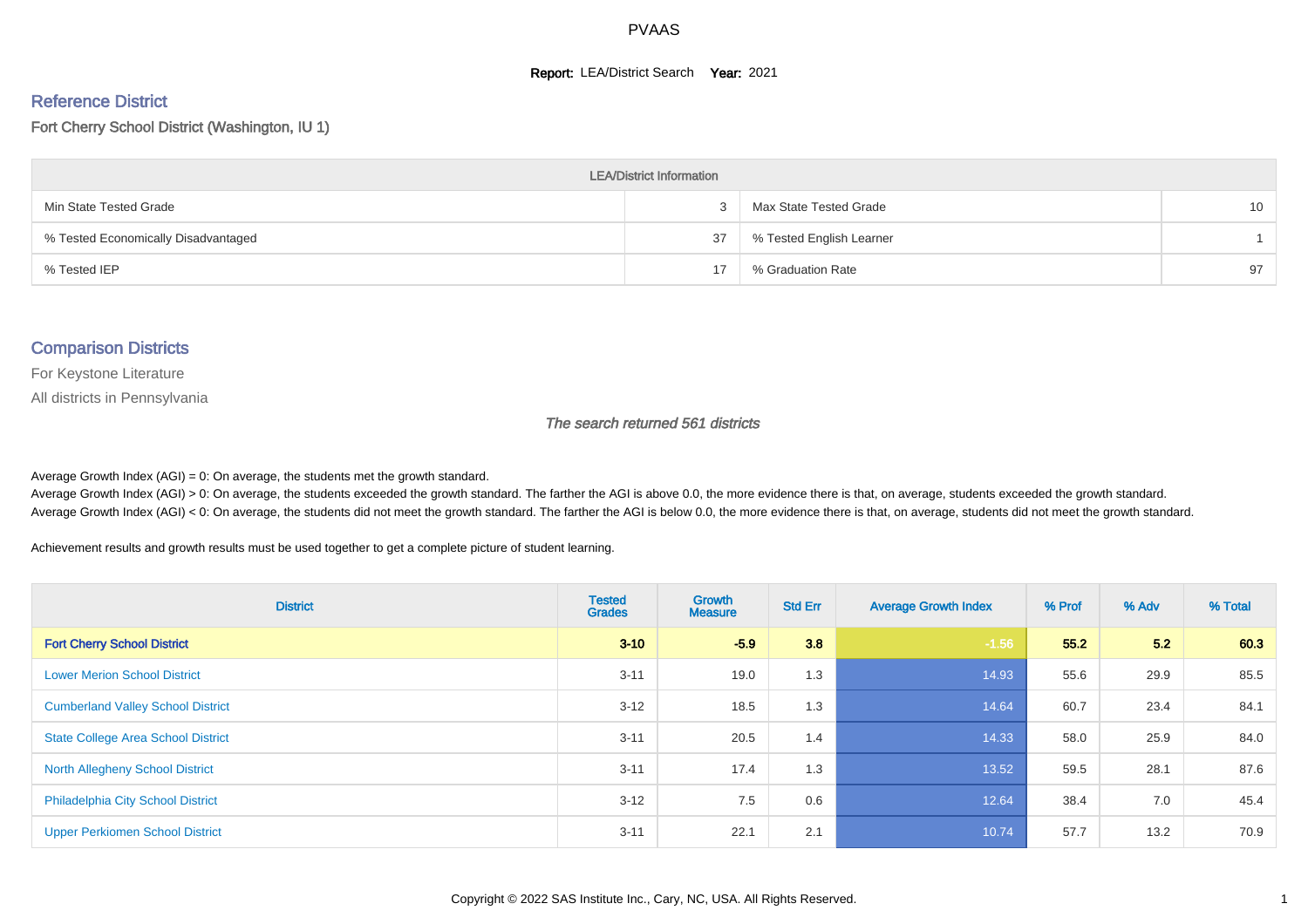| <b>District</b>                          | <b>Tested</b><br><b>Grades</b> | <b>Growth</b><br><b>Measure</b> | <b>Std Err</b> | <b>Average Growth Index</b> | % Prof | % Adv | % Total |
|------------------------------------------|--------------------------------|---------------------------------|----------------|-----------------------------|--------|-------|---------|
| <b>Fort Cherry School District</b>       | $3 - 10$                       | $-5.9$                          | 3.8            | $-1.56$                     | 55.2   | 5.2   | 60.3    |
| Downingtown Area School District         | $3 - 11$                       | 12.1                            | 1.1            | 10.67                       | 60.0   | 23.5  | 83.6    |
| <b>Upper Saint Clair School District</b> | $3 - 11$                       | 18.5                            | 1.7            | 10.65                       | 61.8   | 30.1  | 91.9    |
| <b>West Chester Area School District</b> | $3 - 11$                       | 12.6                            | $1.2\,$        | 10.38                       | 66.8   | 20.2  | 87.0    |
| <b>Norwin School District</b>            | $3 - 11$                       | 18.0                            | 1.7            | 10.37                       | 58.5   | 27.0  | 85.4    |
| <b>Dallastown Area School District</b>   | $3 - 11$                       | 13.5                            | 1.5            | 8.84                        | 56.0   | 17.9  | 73.8    |
| <b>Upper Dublin School District</b>      | $3 - 12$                       | 15.4                            | 1.8            | 8.53                        | 60.8   | 24.8  | 85.6    |
| <b>North Penn School District</b>        | $3 - 11$                       | 9.1                             | 1.1            | 8.36                        | 55.8   | 17.0  | 72.8    |
| <b>Souderton Area School District</b>    | $3 - 11$                       | 12.4                            | 1.5            | 8.28                        | 61.7   | 15.2  | 76.9    |
| <b>Colonial School District</b>          | $3 - 11$                       | 14.0                            | 1.7            | 8.21                        | 60.2   | 19.6  | 79.8    |
| <b>Bethlehem Area School District</b>    | $3 - 11$                       | 9.3                             | 1.1            | 8.15                        | 44.7   | 12.0  | 56.7    |
| <b>Springfield School District</b>       | $3 - 11$                       | 13.8                            | 1.7            | 7.99                        | 60.9   | 21.5  | 82.4    |
| <b>Great Valley School District</b>      | $3 - 11$                       | 15.0                            | 1.9            | 7.98                        | 50.0   | 35.0  | 85.0    |
| Northern York County School District     | $3 - 11$                       | 15.6                            | 2.0            | 7.98                        | 57.4   | 11.5  | 68.8    |
| <b>Pennsbury School District</b>         | $3 - 11$                       | 11.7                            | 1.5            | 7.90                        | 60.1   | 21.3  | 81.3    |
| <b>Tyrone Area School District</b>       | $3 - 12$                       | 19.7                            | 2.5            | 7.87                        | 60.4   | 16.7  | 77.1    |
| <b>Penn-Trafford School District</b>     | $3 - 11$                       | 13.4                            | 1.7            | 7.87                        | 62.3   | 21.9  | 84.2    |
| <b>Council Rock School District</b>      | $3 - 11$                       | 8.9                             | 1.2            | 7.65                        | 62.8   | 16.6  | 79.4    |
| <b>Upper Merion Area School District</b> | $3 - 11$                       | 15.3                            | 2.0            | 7.62                        | 59.3   | 19.3  | 78.6    |
| Pennsylvania Cyber Charter School        | $3 - 11$                       | 11.6                            | 1.5            | 7.54                        | 46.3   | 5.0   | 51.3    |
| <b>Valley View School District</b>       | $3 - 11$                       | 18.1                            | 2.4            | 7.42                        | 53.7   | 14.7  | 68.4    |
| <b>Reading School District</b>           | $3 - 11$                       | 10.1                            | 1.4            | 7.25                        | 24.7   | 2.4   | 27.2    |
| <b>Central York School District</b>      | $3 - 12$                       | 12.3                            | 1.7            | 7.20                        | 55.5   | 11.5  | 67.0    |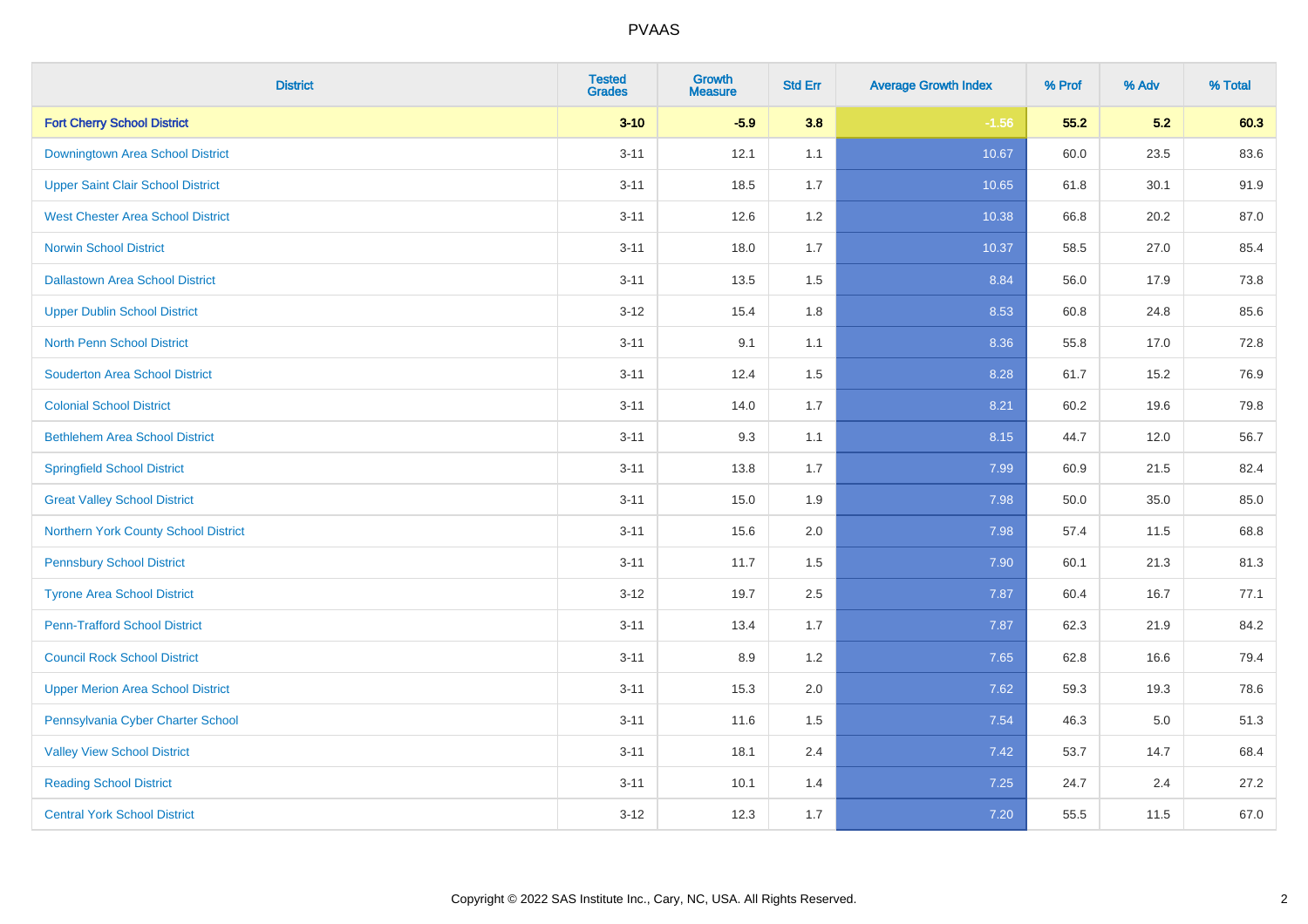| <b>District</b>                               | <b>Tested</b><br><b>Grades</b> | <b>Growth</b><br><b>Measure</b> | <b>Std Err</b> | <b>Average Growth Index</b> | % Prof | % Adv | % Total |
|-----------------------------------------------|--------------------------------|---------------------------------|----------------|-----------------------------|--------|-------|---------|
| <b>Fort Cherry School District</b>            | $3 - 10$                       | $-5.9$                          | 3.8            | $-1.56$                     | 55.2   | 5.2   | 60.3    |
| <b>Delaware Valley School District</b>        | $3 - 11$                       | 12.6                            | 1.8            | 6.93                        | 55.2   | 16.2  | 71.4    |
| <b>Southern York County School District</b>   | $3 - 11$                       | 14.2                            | 2.1            | 6.91                        | 55.1   | 18.1  | 73.1    |
| <b>Wissahickon School District</b>            | $3 - 10$                       | 12.5                            | 1.8            | 6.85                        | 58.3   | 22.4  | 80.7    |
| <b>Hazleton Area School District</b>          | $3 - 11$                       | 9.6                             | 1.4            | 6.77                        | 45.0   | 7.8   | 52.9    |
| <b>Garnet Valley School District</b>          | $3 - 10$                       | 10.9                            | 1.7            | 6.53                        | 67.1   | 19.0  | 86.1    |
| <b>Derry Township School District</b>         | $3 - 10$                       | 12.8                            | 2.0            | 6.39                        | 54.8   | 25.8  | 80.6    |
| <b>Deer Lakes School District</b>             | $3 - 11$                       | 17.0                            | 2.7            | 6.32                        | 61.5   | 16.4  | 77.9    |
| <b>Pine-Richland School District</b>          | $3 - 11$                       | 11.5                            | 1.8            | 6.31                        | 60.6   | 24.4  | 85.0    |
| <b>Abington Heights School District</b>       | $3 - 11$                       | 13.5                            | 2.2            | 6.27                        | 58.3   | 16.2  | 74.5    |
| <b>Avon Grove School District</b>             | $3 - 10$                       | 10.0                            | 1.6            | 6.26                        | 56.3   | 18.6  | 74.9    |
| <b>Ridley School District</b>                 | $3 - 12$                       | 10.0                            | 1.6            | 6.10                        | 45.6   | 8.2   | 53.8    |
| <b>Saucon Valley School District</b>          | $3 - 11$                       | 14.7                            | 2.5            | 5.98                        | 48.7   | 20.2  | 69.0    |
| <b>Wilson School District</b>                 | $3 - 12$                       | 8.8                             | 1.5            | 5.96                        | 52.6   | 14.6  | 67.2    |
| <b>Mountain View School District</b>          | $3 - 11$                       | 20.9                            | 3.5            | 5.91                        | 57.8   | 20.3  | 78.1    |
| <b>Fleetwood Area School District</b>         | $3 - 10$                       | 12.2                            | 2.2            | 5.68                        | 53.5   | 11.6  | 65.2    |
| <b>Unionville-Chadds Ford School District</b> | $3 - 11$                       | 17.1                            | 3.1            | 5.51                        | 68.1   | 13.2  | 81.3    |
| <b>Mifflin County School District</b>         | $3 - 11$                       | 9.1                             | 1.7            | 5.49                        | 47.1   | 6.7   | 53.8    |
| Fox Chapel Area School District               | $3 - 11$                       | 9.8                             | 1.8            | 5.36                        | 56.6   | 28.6  | 85.2    |
| <b>Haverford Township School District</b>     | $3 - 11$                       | 8.0                             | 1.5            | 5.27                        | 53.0   | 25.5  | 78.6    |
| <b>Cocalico School District</b>               | $3 - 11$                       | 10.6                            | 2.0            | 5.18                        | 50.8   | 14.1  | 64.8    |
| <b>City CHS</b>                               | $10 - 11$                      | 13.6                            | 2.7            | 5.12                        | 45.8   | 3.0   | 48.8    |
| <b>Cornwall-Lebanon School District</b>       | $3 - 11$                       | 8.3                             | 1.6            | 5.08                        | 47.2   | 8.4   | 55.6    |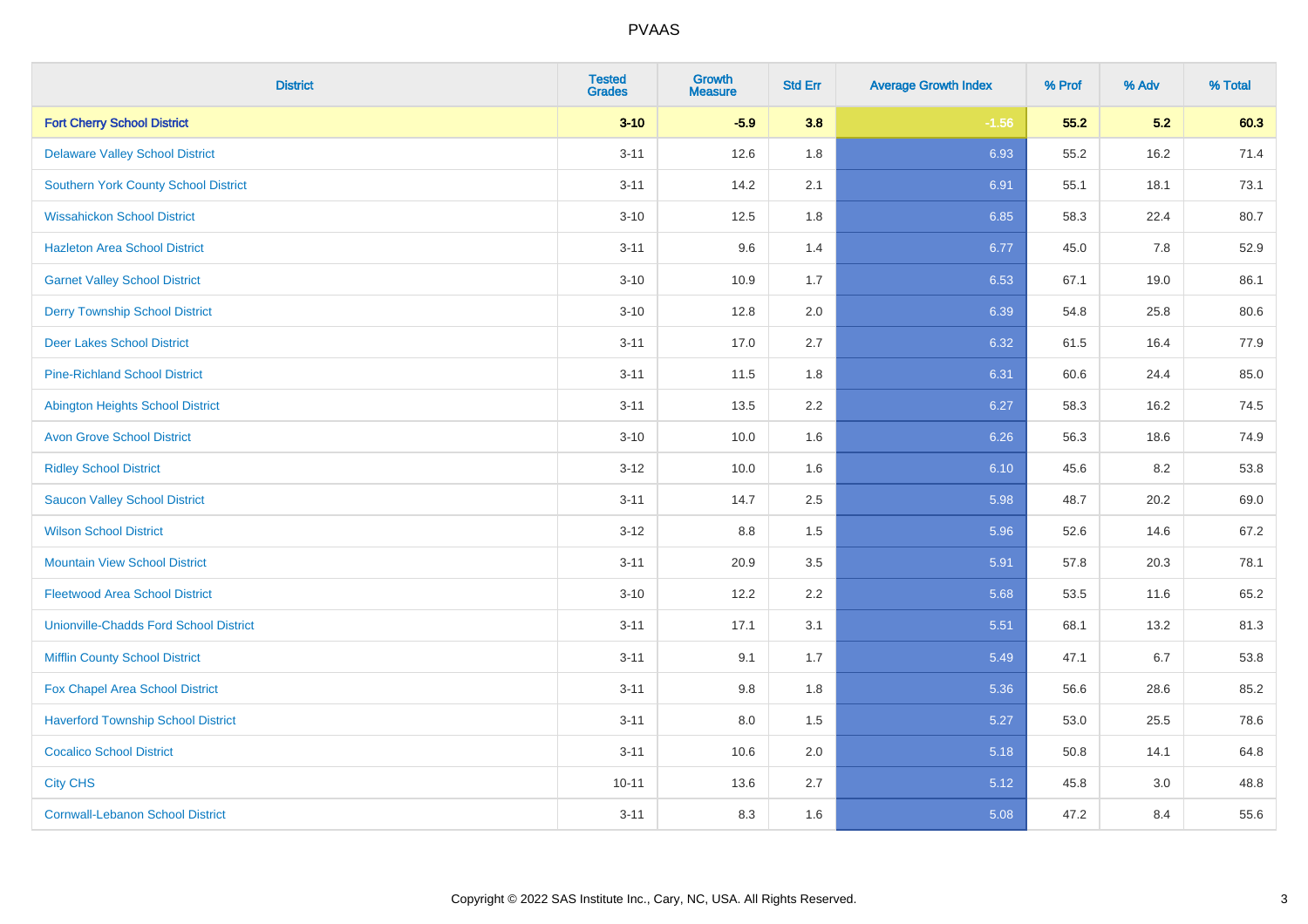| <b>District</b>                                    | <b>Tested</b><br><b>Grades</b> | <b>Growth</b><br><b>Measure</b> | <b>Std Err</b> | <b>Average Growth Index</b> | % Prof | % Adv | % Total |
|----------------------------------------------------|--------------------------------|---------------------------------|----------------|-----------------------------|--------|-------|---------|
| <b>Fort Cherry School District</b>                 | $3 - 10$                       | $-5.9$                          | 3.8            | $-1.56$                     | 55.2   | 5.2   | 60.3    |
| <b>West Perry School District</b>                  | $3 - 11$                       | 12.5                            | 2.5            | 4.99                        | 56.6   | 8.4   | 65.0    |
| <b>York Suburban School District</b>               | $3 - 11$                       | 10.1                            | 2.1            | 4.91                        | 53.5   | 27.8  | 81.3    |
| <b>Commonwealth Charter Academy Charter School</b> | $3 - 10$                       | 9.1                             | 1.9            | 4.90                        | 47.2   | 9.1   | 56.3    |
| Shippensburg Area School District                  | $3 - 11$                       | 9.3                             | 1.9            | 4.84                        | 53.1   | 10.2  | 63.3    |
| Penns Valley Area School District                  | $3 - 12$                       | 14.0                            | 2.9            | 4.80                        | 41.9   | 23.1  | 65.0    |
| <b>Fort Leboeuf School District</b>                | $3 - 11$                       | 11.7                            | 2.5            | 4.73                        | 48.5   | 21.1  | 69.6    |
| <b>Conestoga Valley School District</b>            | $3 - 11$                       | 8.7                             | 1.8            | 4.69                        | 60.3   | 13.5  | 73.8    |
| <b>Derry Area School District</b>                  | $3 - 11$                       | 13.2                            | 2.8            | 4.69                        | 60.0   | 12.5  | 72.5    |
| <b>Littlestown Area School District</b>            | $3 - 11$                       | 11.4                            | 2.5            | 4.62                        | 55.2   | 10.4  | 65.6    |
| <b>Upper Darby School District</b>                 | $3 - 12$                       | 6.9                             | 1.5            | 4.62                        | 45.0   | 6.7   | 51.7    |
| Pocono Mountain School District                    | $3 - 12$                       | $6.8\,$                         | 1.5            | 4.62                        | 45.8   | 5.0   | 50.7    |
| Northern Bedford County School District            | $3 - 11$                       | 16.5                            | 3.6            | 4.58                        | 51.7   | 20.0  | 71.7    |
| <b>Spring-Ford Area School District</b>            | $3 - 11$                       | 6.0                             | 1.3            | 4.46                        | 60.8   | 16.5  | 77.4    |
| <b>Iroquois School District</b>                    | $3 - 11$                       | 13.1                            | 3.0            | 4.35                        | 48.2   | 7.8   | 56.0    |
| <b>Parkland School District</b>                    | $3 - 11$                       | 5.3                             | 1.2            | 4.30                        | 58.0   | 22.3  | 80.4    |
| <b>Centennial School District</b>                  | $3 - 10$                       | 7.1                             | 1.7            | 4.29                        | 50.1   | 8.7   | 58.9    |
| <b>Moon Area School District</b>                   | $3 - 11$                       | 8.2                             | 1.9            | 4.25                        | 58.7   | 18.5  | 77.2    |
| <b>Montoursville Area School District</b>          | $3 - 12$                       | 10.8                            | 2.5            | 4.24                        | 44.6   | 20.1  | 64.8    |
| <b>Greenwood School District</b>                   | $3 - 11$                       | 15.9                            | 3.9            | 4.11                        | 50.0   | 25.0  | 75.0    |
| <b>Greater Nanticoke Area School District</b>      | $3-12$                         | 11.2                            | 2.8            | 4.01                        | 38.0   | 12.4  | 50.4    |
| <b>William Penn School District</b>                | $3 - 12$                       | 8.3                             | 2.1            | 3.99                        | 35.6   | 3.0   | 38.7    |
| Lake-Lehman School District                        | $3 - 11$                       | 10.8                            | 2.7            | 3.93                        | 55.3   | 7.9   | 63.2    |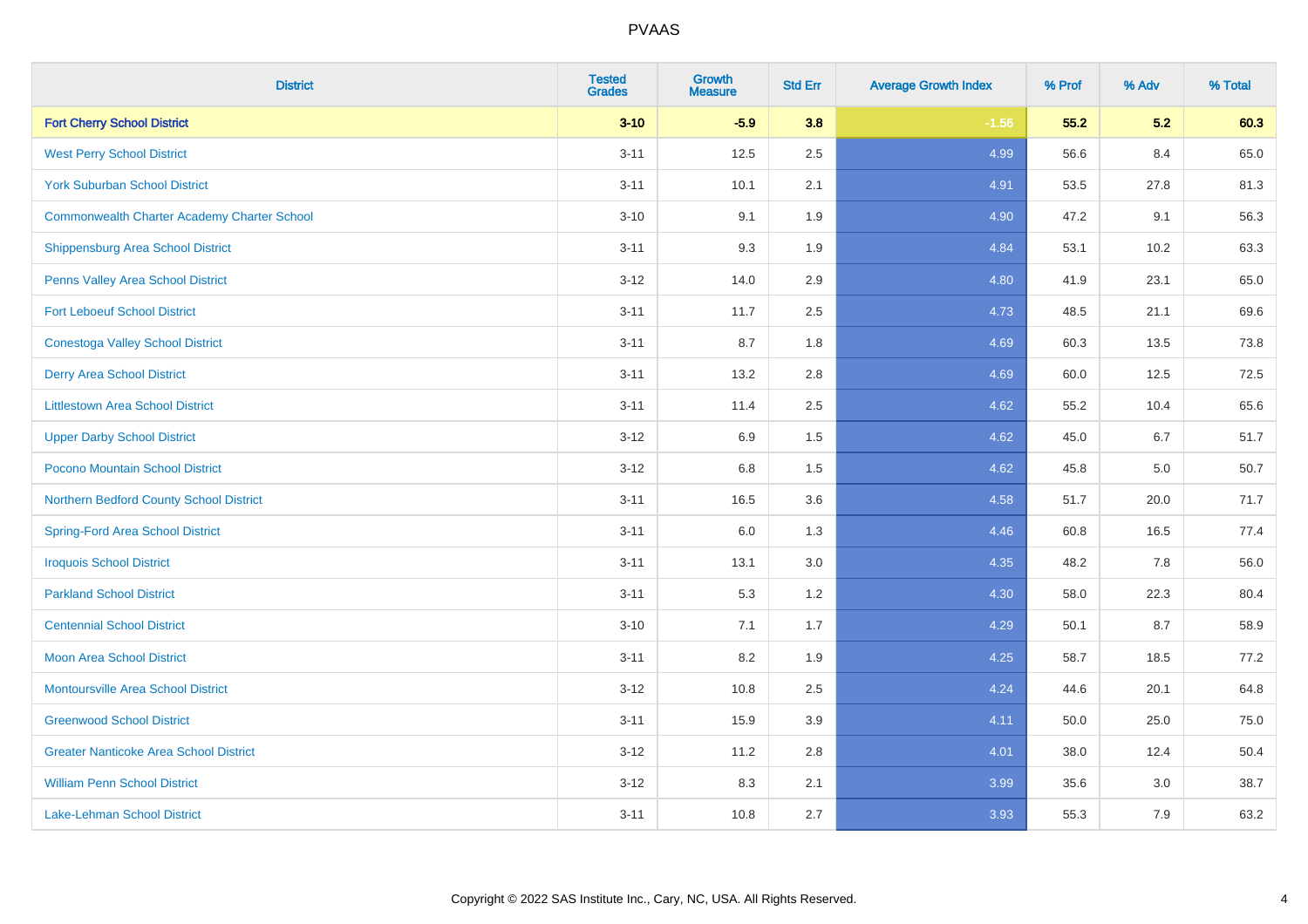| <b>District</b>                               | <b>Tested</b><br><b>Grades</b> | <b>Growth</b><br><b>Measure</b> | <b>Std Err</b> | <b>Average Growth Index</b> | % Prof | % Adv   | % Total  |
|-----------------------------------------------|--------------------------------|---------------------------------|----------------|-----------------------------|--------|---------|----------|
| <b>Fort Cherry School District</b>            | $3 - 10$                       | $-5.9$                          | 3.8            | $-1.56$                     | 55.2   | 5.2     | 60.3     |
| <b>Freeport Area School District</b>          | $3 - 10$                       | 9.7                             | 2.5            | 3.91                        | 57.5   | 17.8    | 75.3     |
| <b>Allentown City School District</b>         | $3 - 12$                       | 5.3                             | 1.4            | 3.88                        | 25.3   | 2.7     | 28.0     |
| <b>Eastern Lebanon County School District</b> | $3 - 11$                       | 8.6                             | 2.2            | 3.84                        | 48.8   | 11.4    | 60.3     |
| <b>Octorara Area School District</b>          | $3 - 11$                       | 9.1                             | 2.4            | 3.82                        | 52.1   | 8.5     | 60.6     |
| <b>Midd-West School District</b>              | $3 - 11$                       | 10.3                            | 2.7            | 3.80                        | 58.0   | 13.4    | 71.4     |
| <b>Mckeesport Area School District</b>        | $3 - 12$                       | 9.0                             | 2.4            | 3.72                        | 31.0   | 4.5     | 35.5     |
| <b>Eastern York School District</b>           | $3 - 11$                       | 9.6                             | 2.6            | 3.71                        | 56.3   | 12.6    | 68.9     |
| <b>Hamburg Area School District</b>           | $3 - 11$                       | 8.9                             | 2.5            | 3.63                        | 43.5   | 8.2     | 51.7     |
| <b>West Shore School District</b>             | $3 - 12$                       | 5.0                             | 1.4            | 3.59                        | 54.2   | 9.4     | 63.6     |
| Selinsgrove Area School District              | $3 - 12$                       | 8.3                             | 2.3            | 3.54                        | 56.8   | 10.0    | 66.8     |
| Pen Argyl Area School District                | $3 - 12$                       | 9.2                             | 2.7            | 3.46                        | 50.0   | 12.6    | 62.6     |
| Ambridge Area School District                 | $3 - 12$                       | 9.1                             | 2.6            | 3.46                        | 50.4   | 10.7    | 61.1     |
| <b>Whitehall-Coplay School District</b>       | $3 - 11$                       | 6.1                             | 1.8            | 3.45                        | 49.3   | 7.4     | 56.6     |
| <b>School Lane Charter School</b>             | $3 - 11$                       | 12.4                            | 3.6            | 3.43                        | 59.1   | $9.8\,$ | 68.9     |
| Pennsylvania Virtual Charter School           | $3 - 11$                       | 11.8                            | $3.5\,$        | 3.37                        | 56.5   | 11.1    | 67.6     |
| Mastery Charter School - Hardy Williams       | $3 - 11$                       | 11.4                            | 3.4            | 3.33                        | 44.3   | 5.7     | $50.0\,$ |
| <b>Central Dauphin School District</b>        | $3 - 11$                       | 4.4                             | 1.3            | 3.32                        | 53.3   | 7.4     | 60.7     |
| Mechanicsburg Area School District            | $3 - 11$                       | 5.9                             | 1.8            | 3.29                        | 57.2   | 13.7    | 70.9     |
| <b>East Penn School District</b>              | $3 - 11$                       | 4.1                             | 1.3            | 3.27                        | 55.8   | 11.5    | 67.3     |
| <b>Tech Freire Charter School</b>             | $9 - 11$                       | 9.3                             | 2.9            | 3.26                        | 18.0   | 1.1     | 19.1     |
| <b>Wayne Highlands School District</b>        | $3 - 11$                       | 7.8                             | 2.4            | 3.23                        | 52.3   | 13.1    | 65.4     |
| <b>Sayre Area School District</b>             | $3 - 11$                       | 11.2                            | 3.5            | 3.20                        | 52.2   | 7.5     | 59.7     |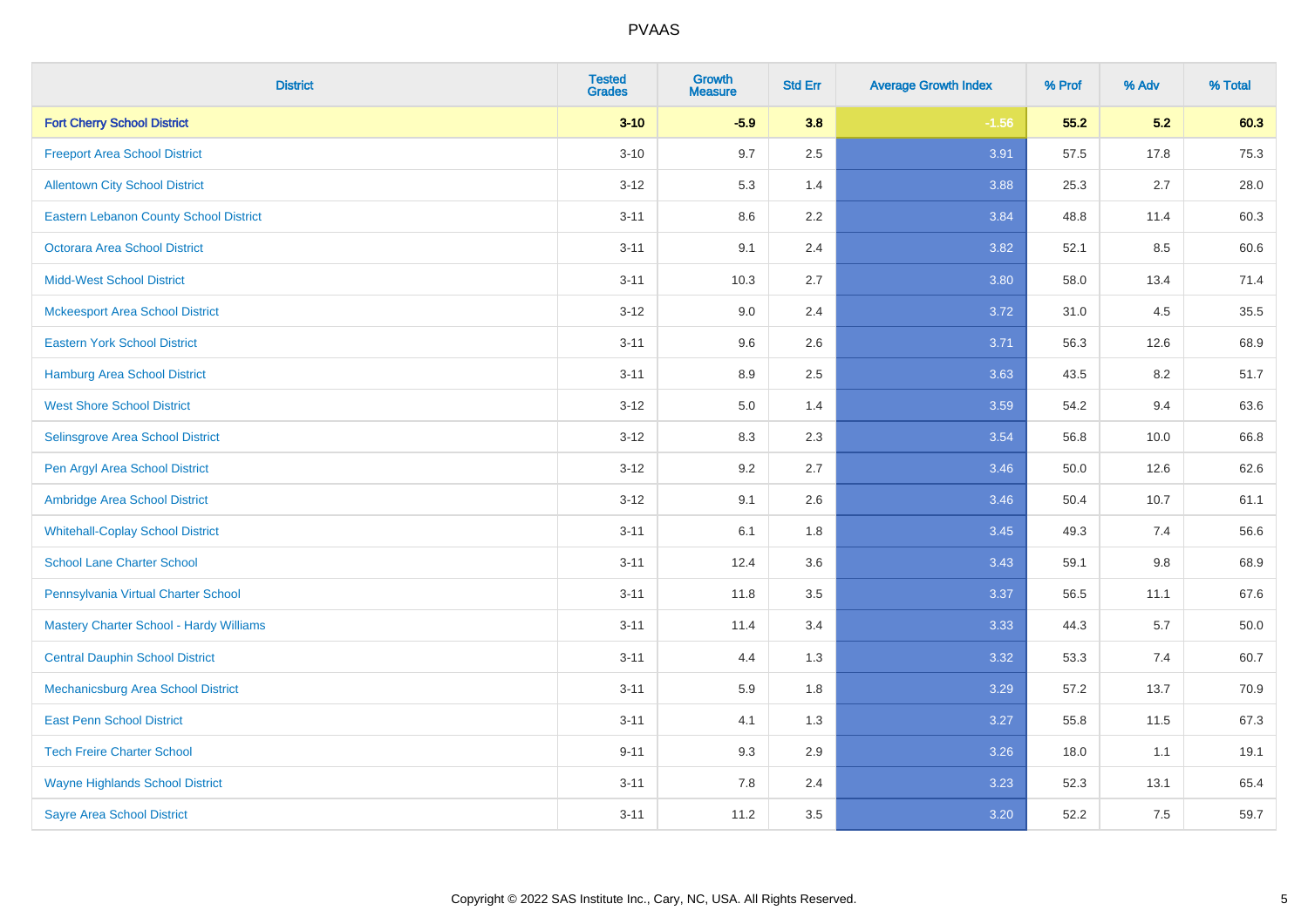| <b>District</b>                                | <b>Tested</b><br><b>Grades</b> | <b>Growth</b><br><b>Measure</b> | <b>Std Err</b> | <b>Average Growth Index</b> | % Prof | % Adv   | % Total |
|------------------------------------------------|--------------------------------|---------------------------------|----------------|-----------------------------|--------|---------|---------|
| <b>Fort Cherry School District</b>             | $3 - 10$                       | $-5.9$                          | 3.8            | $-1.56$                     | 55.2   | 5.2     | 60.3    |
| <b>Jamestown Area School District</b>          | $3 - 11$                       | 13.5                            | 4.2            | 3.19                        | 64.4   | 13.3    | 77.8    |
| <b>Bethel Park School District</b>             | $3 - 11$                       | 5.6                             | 1.8            | 3.18                        | 65.3   | 18.6    | 83.9    |
| <b>Avon Grove Charter School</b>               | $3 - 11$                       | 9.0                             | 2.9            | 3.13                        | 58.8   | 16.7    | 75.5    |
| Ephrata Area School District                   | $3 - 11$                       | 5.6                             | 1.8            | 3.12                        | 54.7   | 9.5     | 64.2    |
| <b>Connellsville Area School District</b>      | $3 - 11$                       | 6.1                             | 2.0            | 3.05                        | 45.4   | 7.8     | 53.2    |
| Northern Cambria School District               | $3 - 11$                       | 10.0                            | 3.3            | 3.04                        | 47.4   | 5.1     | 52.6    |
| Saint Marys Area School District               | $3 - 11$                       | 7.8                             | 2.6            | 3.04                        | 57.0   | 8.2     | 65.2    |
| <b>Cranberry Area School District</b>          | $3-12$                         | 9.2                             | 3.0            | 3.04                        | 47.5   | 10.2    | 57.6    |
| Northeastern York School District              | $3 - 11$                       | 5.9                             | 2.0            | 3.03                        | 51.1   | 16.6    | 67.6    |
| <b>Neshaminy School District</b>               | $3 - 11$                       | 4.0                             | 1.3            | 3.02                        | 58.7   | 9.5     | 68.2    |
| Palmyra Area School District                   | $3 - 11$                       | 5.6                             | 1.9            | 2.96                        | 56.4   | 15.6    | 72.0    |
| <b>Montgomery Area School District</b>         | $3 - 11$                       | 10.7                            | 3.6            | 2.96                        | 48.7   | 12.4    | 61.1    |
| <b>Dover Area School District</b>              | $3-12$                         | 6.0                             | 2.1            | 2.94                        | 52.2   | $6.0\,$ | 58.2    |
| Daniel Boone Area School District              | $3-12$                         | 5.7                             | 2.0            | 2.88                        | 51.0   | 11.5    | 62.6    |
| <b>Stroudsburg Area School District</b>        | $3 - 11$                       | 5.5                             | 1.9            | 2.88                        | 48.1   | 4.2     | 52.3    |
| Hollidaysburg Area School District             | $3 - 11$                       | 6.0                             | 2.1            | 2.88                        | 57.1   | 12.3    | 69.4    |
| <b>Hempfield Area School District</b>          | $3-12$                         | 4.6                             | 1.6            | 2.86                        | 53.5   | 20.1    | 73.6    |
| <b>Jenkintown School District</b>              | $3 - 11$                       | 12.5                            | 4.4            | 2.84                        | 54.6   | 29.6    | 84.1    |
| Lehigh Valley Charter High School For The Arts | $9 - 10$                       | 7.3                             | 2.6            | 2.82                        | 62.3   | 18.2    | 80.5    |
| <b>Peters Township School District</b>         | $3 - 11$                       | 5.0                             | 1.8            | 2.76                        | 59.8   | 26.1    | 85.9    |
| <b>Warwick School District</b>                 | $3 - 11$                       | 5.2                             | 1.9            | 2.76                        | 46.4   | 17.0    | 63.3    |
| <b>Mars Area School District</b>               | $3 - 10$                       | 5.7                             | 2.1            | 2.75                        | 57.9   | 18.2    | 76.1    |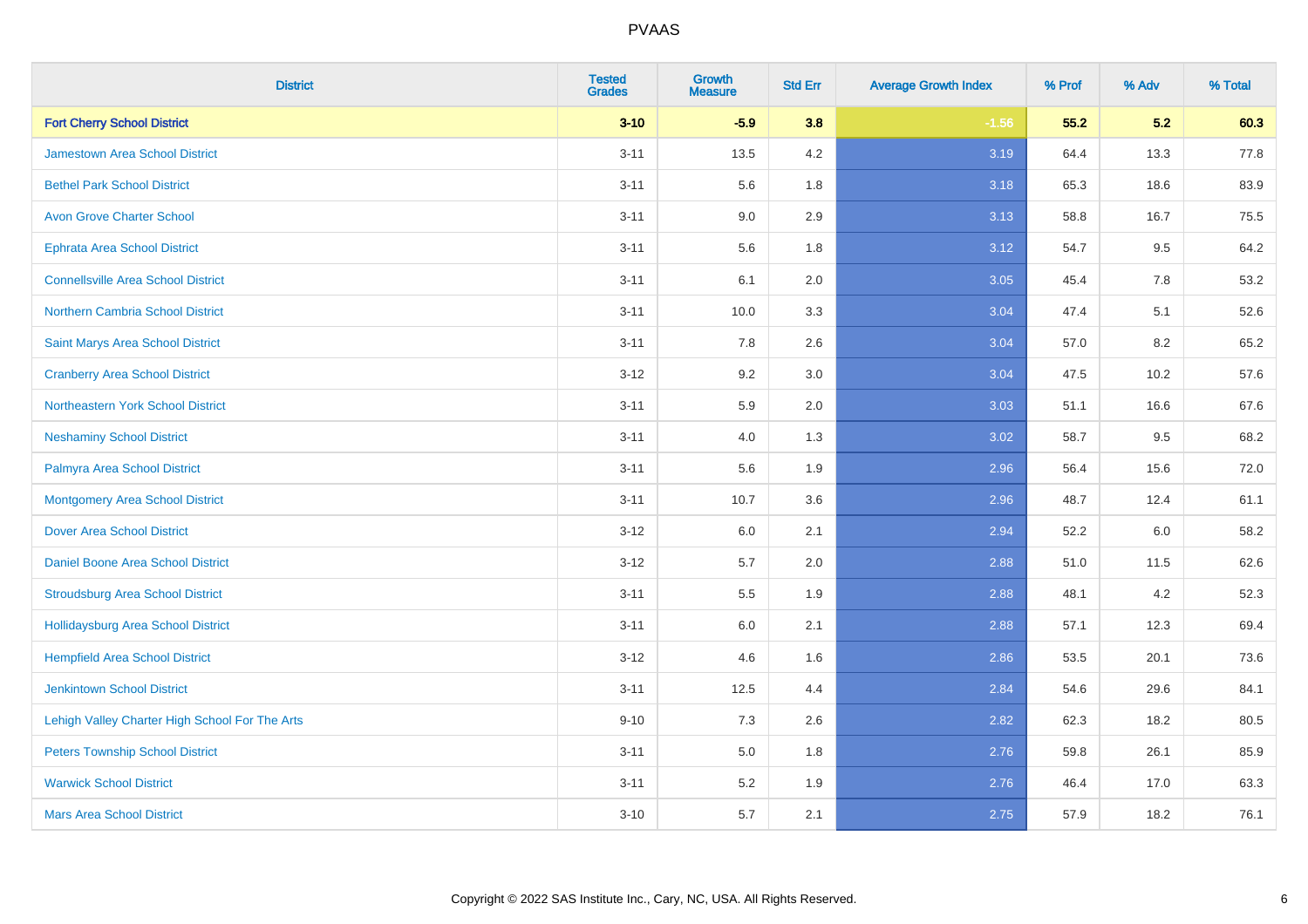| <b>District</b>                             | <b>Tested</b><br><b>Grades</b> | <b>Growth</b><br><b>Measure</b> | <b>Std Err</b> | <b>Average Growth Index</b> | % Prof | % Adv | % Total |
|---------------------------------------------|--------------------------------|---------------------------------|----------------|-----------------------------|--------|-------|---------|
| <b>Fort Cherry School District</b>          | $3 - 10$                       | $-5.9$                          | 3.8            | $-1.56$                     | 55.2   | 5.2   | 60.3    |
| <b>Homer-Center School District</b>         | $3 - 11$                       | 9.7                             | 3.6            | 2.70                        | 45.1   | 17.2  | 62.3    |
| Multicultural Academy Charter School        | $9 - 11$                       | 9.5                             | 3.5            | 2.69                        | 22.0   | 0.0   | 22.0    |
| <b>Wyalusing Area School District</b>       | $3 - 12$                       | $8.8\,$                         | 3.3            | 2.68                        | 54.6   | 11.7  | 66.2    |
| <b>Spring Grove Area School District</b>    | $3 - 11$                       | 5.6                             | 2.1            | 2.68                        | 55.1   | 15.0  | 70.1    |
| <b>Kennett Consolidated School District</b> | $3 - 11$                       | 4.8                             | 1.8            | 2.61                        | 52.5   | 10.7  | 63.2    |
| New Hope-Solebury School District           | $3 - 11$                       | $7.5\,$                         | 2.9            | 2.57                        | 68.2   | 22.7  | 90.9    |
| <b>Penncrest School District</b>            | $3 - 11$                       | 5.7                             | 2.2            | 2.57                        | 47.2   | 7.1   | 54.3    |
| Renaissance Academy Charter School          | $3 - 11$                       | 8.3                             | 3.3            | 2.54                        | 45.6   | 22.8  | 68.4    |
| Northampton Area School District            | $3 - 11$                       | 4.0                             | 1.6            | 2.51                        | 52.3   | 10.8  | 63.1    |
| <b>Clarion Area School District</b>         | $3 - 11$                       | 10.3                            | 4.1            | 2.51                        | 45.4   | 14.6  | 60.0    |
| 21st Century Cyber Charter School           | $6 - 12$                       | 5.7                             | 2.3            | 2.50                        | 56.7   | 8.3   | 65.0    |
| <b>Shenandoah Valley School District</b>    | $3 - 11$                       | 9.7                             | 3.9            | 2.49                        | 28.3   | 5.0   | 33.3    |
| Wilmington Area School District             | $3 - 11$                       | 7.5                             | 3.0            | 2.48                        | 55.1   | 5.1   | 60.2    |
| <b>Bethlehem-Center School District</b>     | $3 - 10$                       | 8.1                             | 3.3            | 2.46                        | 35.1   | 1.4   | 36.5    |
| <b>Belmont Charter School</b>               | $3 - 10$                       | 16.0                            | 6.5            | 2.45                        | 64.3   | 0.0   | 64.3    |
| <b>Belle Vernon Area School District</b>    | $3 - 11$                       | 6.5                             | 2.6            | 2.44                        | 55.6   | 11.1  | 66.7    |
| <b>Wattsburg Area School District</b>       | $3 - 11$                       | 6.5                             | 2.7            | 2.43                        | 42.7   | 7.6   | 50.3    |
| People For People Charter School            | $3 - 12$                       | 13.3                            | 5.5            | 2.43                        | 13.5   | 0.0   | 13.5    |
| <b>New Foundations Charter School</b>       | $3 - 11$                       | 5.4                             | 2.2            | 2.41                        | 47.2   | 2.5   | 49.8    |
| <b>Hampton Township School District</b>     | $3 - 11$                       | 5.1                             | 2.2            | 2.35                        | 54.0   | 28.2  | 82.2    |
| <b>Franklin Area School District</b>        | $3 - 11$                       | 6.6                             | 2.8            | 2.34                        | 48.2   | 4.5   | 52.7    |
| <b>Governor Mifflin School District</b>     | $3 - 11$                       | 4.1                             | 1.8            | 2.33                        | 42.5   | 7.2   | 49.7    |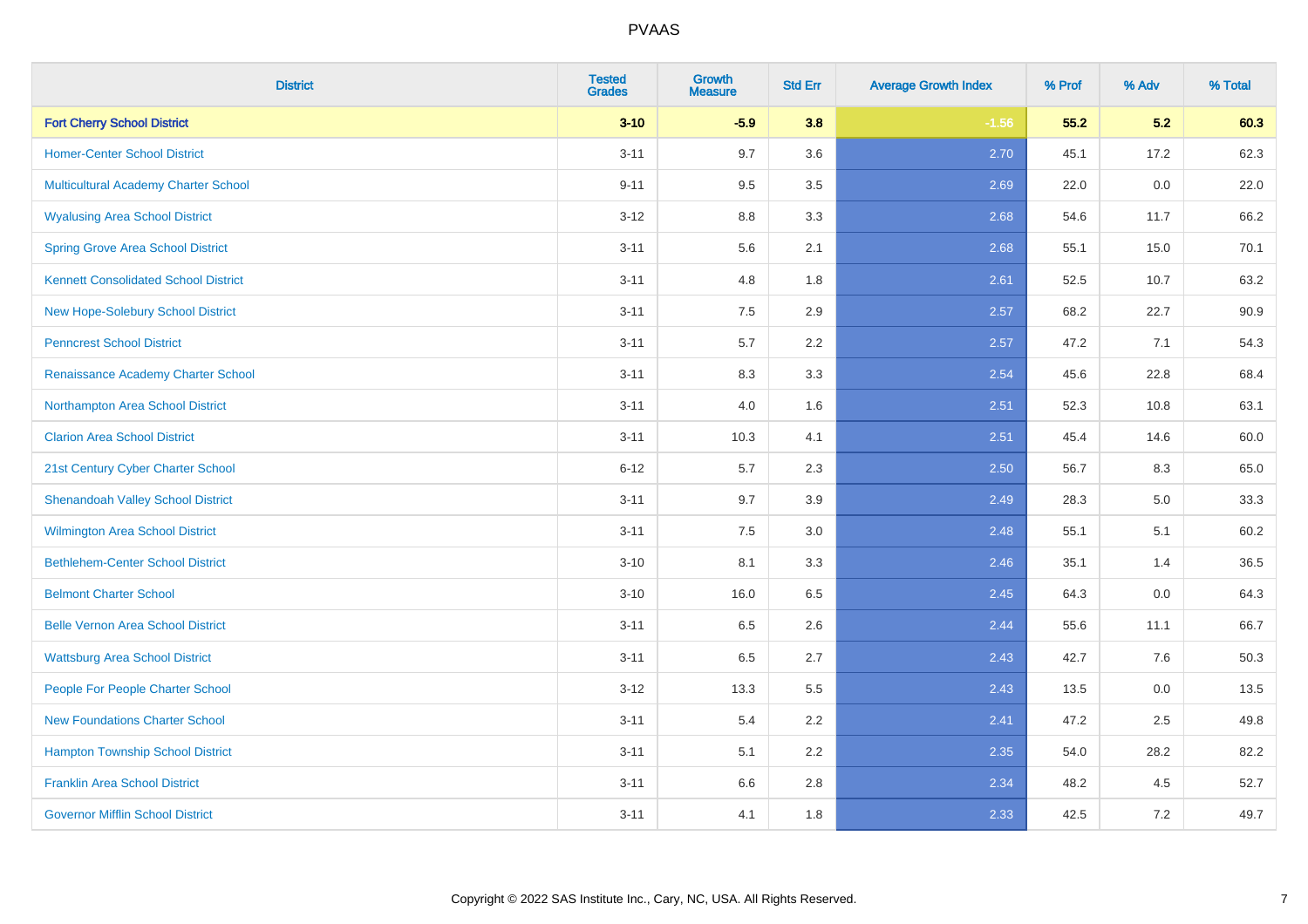| <b>District</b>                                        | <b>Tested</b><br><b>Grades</b> | <b>Growth</b><br><b>Measure</b> | <b>Std Err</b> | <b>Average Growth Index</b> | % Prof | % Adv | % Total |
|--------------------------------------------------------|--------------------------------|---------------------------------|----------------|-----------------------------|--------|-------|---------|
| <b>Fort Cherry School District</b>                     | $3 - 10$                       | $-5.9$                          | 3.8            | $-1.56$                     | 55.2   | 5.2   | 60.3    |
| <b>Collegium Charter School</b>                        | $3 - 10$                       | 5.9                             | 2.5            | 2.33                        | 38.1   | 7.9   | 46.0    |
| <b>Richland School District</b>                        | $3 - 11$                       | 6.7                             | 2.9            | 2.33                        | 62.2   | 19.2  | 81.4    |
| <b>Brookville Area School District</b>                 | $3 - 11$                       | 6.9                             | 3.0            | 2.30                        | 55.2   | 15.6  | 70.8    |
| <b>Wilson Area School District</b>                     | $3 - 11$                       | 6.0                             | 2.6            | 2.30                        | 48.7   | 8.5   | 57.2    |
| <b>Agora Cyber Charter School</b>                      | $3 - 11$                       | 5.8                             | 2.6            | 2.28                        | 42.8   | 6.6   | 49.4    |
| <b>Carbondale Area School District</b>                 | $3 - 10$                       | 7.4                             | 3.3            | 2.25                        | 56.6   | 2.6   | 59.2    |
| <b>Carlynton School District</b>                       | $3 - 11$                       | 7.3                             | 3.3            | 2.22                        | 41.0   | 10.5  | 51.6    |
| Lincoln Leadership Academy Charter School              | $3 - 12$                       | 14.2                            | 6.4            | 2.22                        | 23.5   | 0.0   | 23.5    |
| Pennsylvania Distance Learning Charter School          | $3 - 12$                       | 9.3                             | 4.2            | 2.22                        | 42.2   | 3.1   | 45.3    |
| <b>Allegheny Valley School District</b>                | $3 - 11$                       | 8.5                             | 3.9            | 2.17                        | 53.1   | 12.2  | 65.3    |
| Pennsylvania Leadership Charter School                 | $3 - 11$                       | 4.6                             | 2.2            | 2.13                        | 55.4   | 11.2  | 66.7    |
| Community Academy Of Philadelphia Charter School       | $3 - 11$                       | 5.8                             | 2.7            | 2.12                        | 26.7   | 0.9   | 27.6    |
| <b>Muhlenberg School District</b>                      | $3 - 10$                       | 4.0                             | 1.9            | 2.10                        | 34.2   | 2.6   | 36.8    |
| <b>Eastern Lancaster County School District</b>        | $3 - 12$                       | 4.5                             | 2.2            | 2.09                        | 46.3   | 11.4  | 57.6    |
| <b>Grove City Area School District</b>                 | $3 - 12$                       | 5.1                             | 2.4            | 2.09                        | 36.4   | 16.5  | 52.8    |
| <b>South Western School District</b>                   | $3 - 12$                       | 3.9                             | 1.9            | 2.08                        | 60.2   | 8.1   | 68.3    |
| <b>Keystone Oaks School District</b>                   | $3 - 11$                       | 5.5                             | 2.6            | 2.07                        | 53.2   | 12.1  | 65.4    |
| <b>Millcreek Township School District</b>              | $3 - 11$                       | 3.1                             | 1.5            | 2.06                        | 55.6   | 14.2  | 69.7    |
| <b>Coudersport Area School District</b>                | $3 - 11$                       | 7.7                             | 3.7            | 2.06                        | 55.7   | 8.2   | 63.9    |
| Dr Robert Ketterer Charter School Inc                  | $6 - 12$                       | 10.1                            | 5.0            | 2.04                        | 14.9   | 0.4   | 15.3    |
| <b>Chester Charter Scholars Academy Charter School</b> | $3 - 12$                       | 8.4                             | 4.1            | 2.03                        | 23.4   | 0.0   | 23.4    |
| <b>Blackhawk School District</b>                       | $3 - 11$                       | 4.7                             | 2.3            | 2.01                        | 55.8   | 8.8   | 64.6    |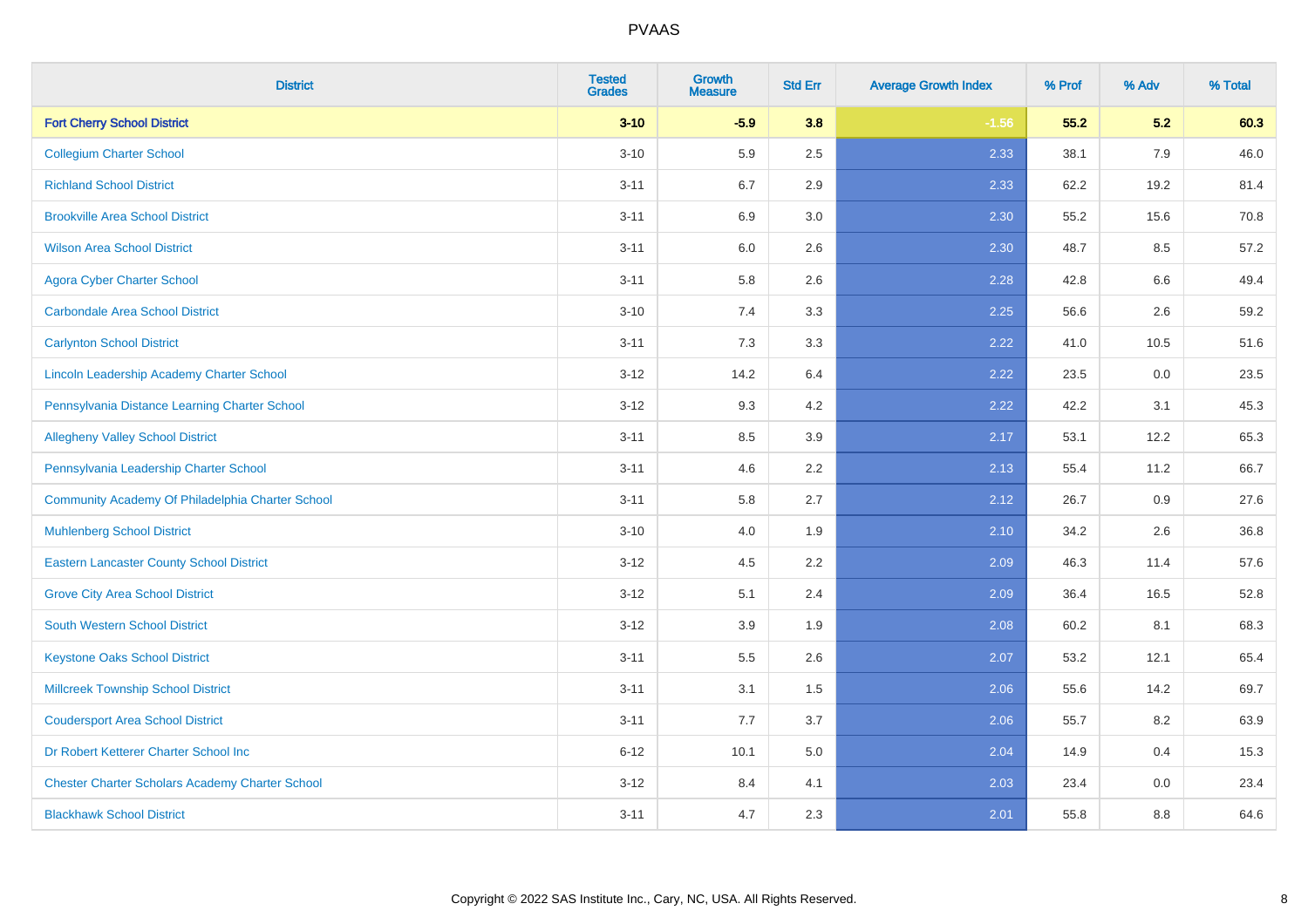| <b>District</b>                                 | <b>Tested</b><br><b>Grades</b> | <b>Growth</b><br><b>Measure</b> | <b>Std Err</b> | <b>Average Growth Index</b> | % Prof | % Adv   | % Total |
|-------------------------------------------------|--------------------------------|---------------------------------|----------------|-----------------------------|--------|---------|---------|
| <b>Fort Cherry School District</b>              | $3 - 10$                       | $-5.9$                          | 3.8            | $-1.56$                     | 55.2   | 5.2     | 60.3    |
| Altoona Area School District                    | $3 - 12$                       | 3.3                             | 1.6            | 1.99                        | 47.7   | 8.2     | 55.9    |
| <b>Central Valley School District</b>           | $3 - 10$                       | 4.8                             | 2.4            | 1.98                        | 56.9   | $9.0\,$ | 65.9    |
| <b>West Allegheny School District</b>           | $3 - 12$                       | 4.0                             | 2.1            | 1.96                        | 63.1   | 15.7    | 78.8    |
| <b>Pottsville Area School District</b>          | $3 - 12$                       | 4.4                             | 2.3            | 1.94                        | 44.8   | 5.4     | 50.2    |
| <b>Beaver Area School District</b>              | $3 - 10$                       | 4.7                             | 2.4            | 1.94                        | 57.4   | 16.8    | 74.2    |
| <b>Western Wayne School District</b>            | $3 - 11$                       | 5.6                             | 2.9            | 1.93                        | 41.3   | 17.4    | 58.7    |
| <b>Steel Valley School District</b>             | $3 - 11$                       | 6.5                             | 3.4            | 1.89                        | 50.7   | 5.6     | 56.3    |
| <b>Sharon City School District</b>              | $3 - 11$                       | 4.9                             | 2.6            | 1.87                        | 48.2   | 5.3     | 53.4    |
| <b>Uniontown Area School District</b>           | $3 - 11$                       | 6.0                             | 3.2            | 1.87                        | 62.4   | 5.9     | 68.2    |
| <b>Blacklick Valley School District</b>         | $3 - 11$                       | 8.0                             | 4.3            | 1.85                        | 34.1   | 0.0     | 34.1    |
| <b>Monessen City School District</b>            | $3 - 10$                       | 8.3                             | 4.5            | 1.85                        | 42.9   | 2.9     | 45.7    |
| <b>Hanover Public School District</b>           | $3 - 11$                       | 5.2                             | 2.8            | 1.83                        | 52.2   | 14.4    | 66.7    |
| <b>Laurel Highlands School District</b>         | $3 - 11$                       | 4.3                             | 2.4            | 1.81                        | 44.9   | 9.6     | 54.5    |
| <b>Sto-Rox School District</b>                  | $3 - 10$                       | 6.6                             | 3.7            | 1.80                        | 13.4   | $0.0\,$ | 13.4    |
| <b>York Academy Regional Charter School</b>     | $3 - 11$                       | 9.0                             | 5.0            | 1.79                        | 55.2   | 0.0     | 55.2    |
| <b>Salisbury Township School District</b>       | $3 - 11$                       | 6.3                             | 3.6            | 1.77                        | 46.2   | 6.6     | 52.8    |
| <b>Bentworth School District</b>                | $3 - 11$                       | 5.7                             | 3.2            | 1.75                        | 44.2   | 19.5    | 63.6    |
| <b>Northgate School District</b>                | $3 - 11$                       | 6.3                             | 3.6            | 1.73                        | 53.3   | 16.7    | 70.0    |
| <b>Reach Cyber Charter School</b>               | $3 - 11$                       | 8.1                             | 4.7            | 1.72                        | 42.4   | 4.6     | 47.0    |
| <b>Oswayo Valley School District</b>            | $3 - 12$                       | 8.5                             | 5.0            | 1.68                        | 50.0   | 16.7    | 66.7    |
| <b>Central Bucks School District</b>            | $3 - 11$                       | 1.6                             | 0.9            | 1.66                        | 63.0   | 16.8    | 79.8    |
| <b>Allegheny-Clarion Valley School District</b> | $3 - 10$                       | 7.8                             | 4.7            | 1.65                        | 53.3   | 3.3     | 56.7    |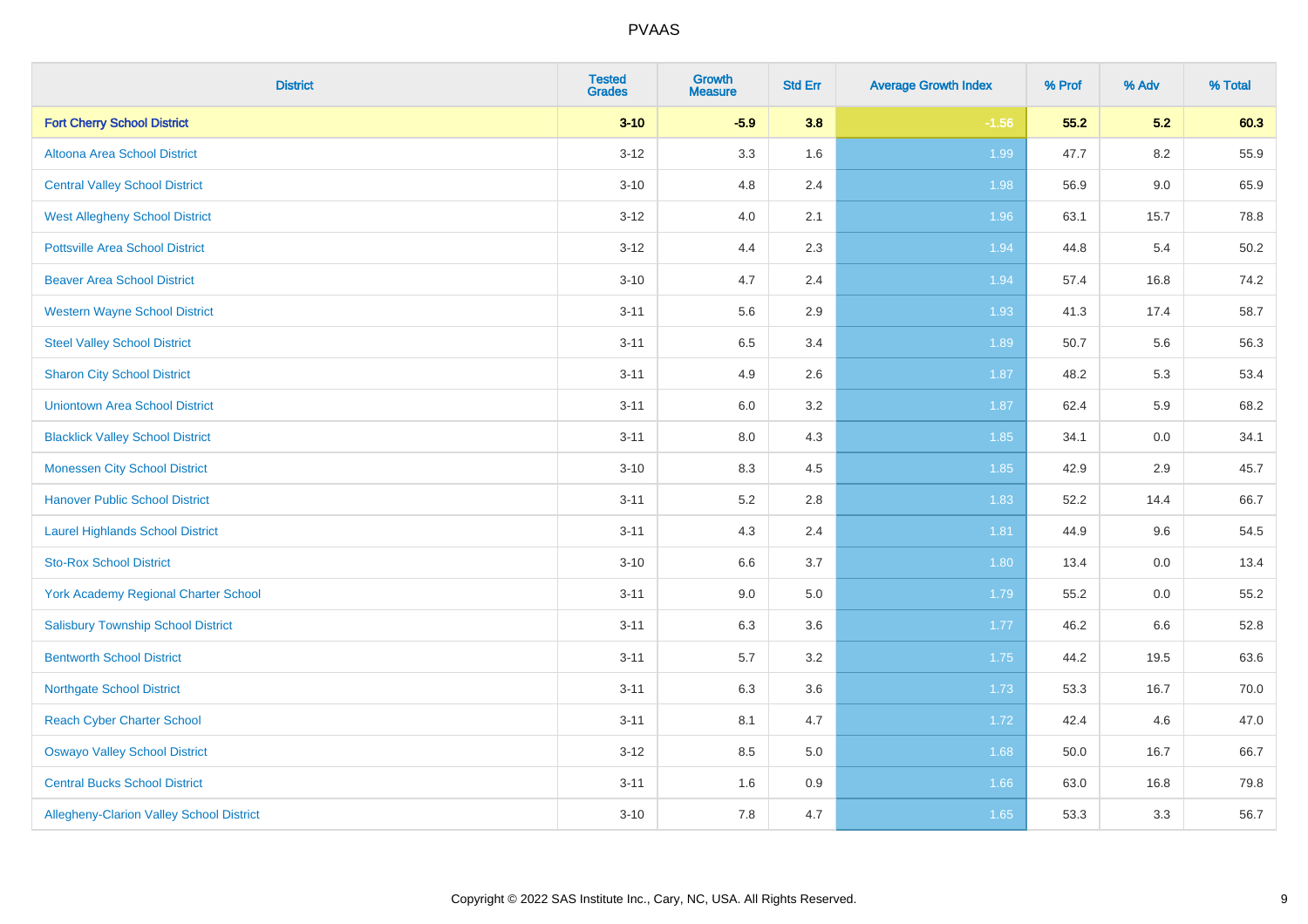| <b>District</b>                                    | <b>Tested</b><br><b>Grades</b> | <b>Growth</b><br><b>Measure</b> | <b>Std Err</b> | <b>Average Growth Index</b> | % Prof | % Adv | % Total |
|----------------------------------------------------|--------------------------------|---------------------------------|----------------|-----------------------------|--------|-------|---------|
| <b>Fort Cherry School District</b>                 | $3 - 10$                       | $-5.9$                          | 3.8            | $-1.56$                     | 55.2   | 5.2   | 60.3    |
| <b>Conrad Weiser Area School District</b>          | $3 - 11$                       | 3.6                             | 2.2            | 1.63                        | 52.1   | 2.1   | 54.2    |
| Millersburg Area School District                   | $3 - 11$                       | 6.2                             | 3.8            | 1.63                        | 51.8   | 7.4   | 59.3    |
| Esperanza Academy Charter School                   | $4 - 11$                       | 4.0                             | 2.5            | 1.61                        | 32.4   | 0.7   | 33.1    |
| <b>Hermitage School District</b>                   | $3 - 12$                       | 3.8                             | 2.4            | 1.60                        | 57.5   | 9.3   | 66.8    |
| <b>Pleasant Valley School District</b>             | $3 - 11$                       | 3.1                             | 2.0            | 1.57                        | 57.2   | 5.5   | 62.8    |
| South Butler County School District                | $3 - 10$                       | 3.9                             | 2.5            | 1.54                        | 53.1   | 16.6  | 69.7    |
| <b>Armstrong School District</b>                   | $3 - 11$                       | 2.6                             | 1.7            | 1.53                        | 51.5   | 6.1   | 57.6    |
| <b>Warrior Run School District</b>                 | $3 - 11$                       | 4.6                             | 3.0            | 1.51                        | 40.9   | 8.1   | 49.0    |
| <b>Burrell School District</b>                     | $3 - 11$                       | 4.5                             | 3.1            | 1.48                        | 58.5   | 13.8  | 72.3    |
| <b>Everett Area School District</b>                | $3 - 11$                       | 5.0                             | 3.4            | 1.47                        | 60.5   | 1.3   | 61.8    |
| <b>New Brighton Area School District</b>           | $3 - 11$                       | 4.6                             | 3.1            | 1.47                        | 60.9   | 5.8   | 66.7    |
| <b>Loyalsock Township School District</b>          | $3 - 12$                       | 4.2                             | 2.8            | 1.47                        | 54.3   | 2.1   | 56.4    |
| <b>Punxsutawney Area School District</b>           | $3 - 11$                       | 4.2                             | 2.9            | 1.45                        | 55.0   | 5.5   | 60.6    |
| <b>Towanda Area School District</b>                | $3 - 11$                       | 4.0                             | 2.8            | 1.44                        | 39.4   | 6.6   | 46.0    |
| <b>Methacton School District</b>                   | $3 - 11$                       | 2.5                             | 1.7            | 1.43                        | 62.5   | 16.4  | 79.0    |
| <b>Lincoln Park Performing Arts Charter School</b> | $7 - 11$                       | 3.6                             | 2.5            | 1.42                        | 59.6   | 14.7  | 74.3    |
| <b>KIPP Dubois Charter School</b>                  | $9 - 10$                       | 4.7                             | 3.3            | 1.40                        | 31.0   | 1.4   | 32.4    |
| Capital Area School for the Arts Charter School    | $9 - 11$                       | 5.8                             | 4.1            | 1.39                        | 59.3   | 18.6  | 78.0    |
| <b>West York Area School District</b>              | $3 - 12$                       | 3.2                             | 2.3            | 1.38                        | 53.8   | 4.4   | 58.2    |
| <b>MaST Community Charter School II</b>            | $3 - 10$                       | 4.4                             | 3.2            | 1.37                        | 28.4   | 3.4   | 31.8    |
| <b>Pottsgrove School District</b>                  | $3 - 11$                       | 2.8                             | 2.0            | 1.35                        | 44.0   | 10.0  | 53.9    |
| Mastery Charter School - Shoemaker Campus          | $7 - 10$                       | 4.1                             | 3.0            | 1.34                        | 20.9   | 3.3   | 24.2    |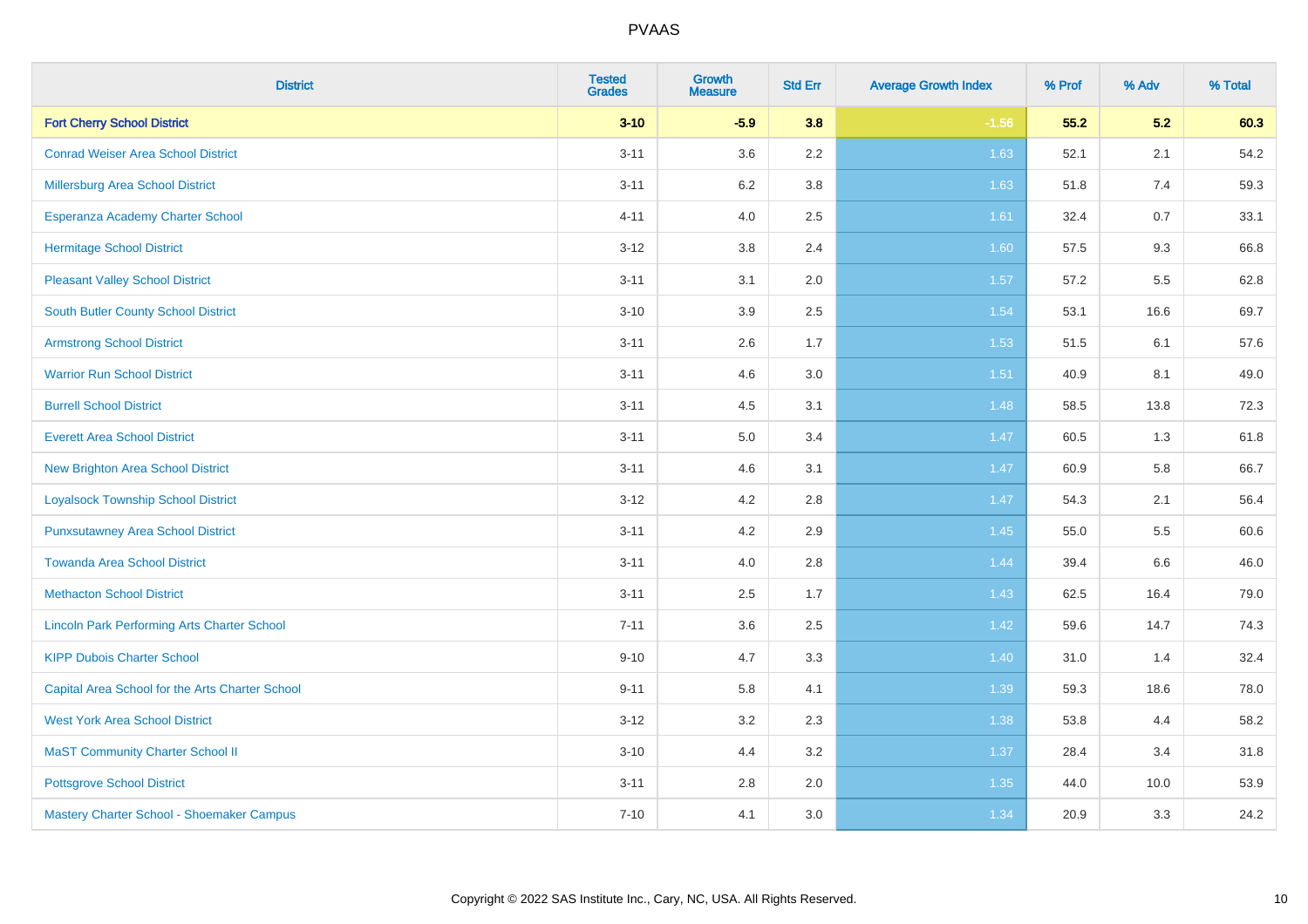| <b>District</b>                               | <b>Tested</b><br><b>Grades</b> | <b>Growth</b><br><b>Measure</b> | <b>Std Err</b> | <b>Average Growth Index</b> | % Prof | % Adv   | % Total |
|-----------------------------------------------|--------------------------------|---------------------------------|----------------|-----------------------------|--------|---------|---------|
| <b>Fort Cherry School District</b>            | $3 - 10$                       | $-5.9$                          | 3.8            | $-1.56$                     | 55.2   | 5.2     | 60.3    |
| <b>Ligonier Valley School District</b>        | $3 - 11$                       | 4.2                             | 3.1            | 1.34                        | 59.1   | 10.3    | 69.5    |
| <b>Spring Cove School District</b>            | $3 - 11$                       | 3.4                             | 2.5            | 1.33                        | 47.8   | 12.7    | 60.4    |
| <b>Fairview School District</b>               | $3 - 11$                       | 3.4                             | 2.6            | 1.32                        | 57.2   | 17.6    | 74.8    |
| <b>Donegal School District</b>                | $3 - 12$                       | 3.1                             | 2.4            | 1.29                        | 60.6   | 9.1     | 69.7    |
| <b>Line Mountain School District</b>          | $3 - 11$                       | 4.1                             | 3.2            | 1.27                        | 52.9   | 9.2     | 62.1    |
| <b>Woodland Hills School District</b>         | $3 - 12$                       | 3.2                             | 2.6            | 1.22                        | 31.4   | 3.6     | 35.0    |
| <b>Halifax Area School District</b>           | $3 - 11$                       | 4.7                             | 3.9            | 1.22                        | 61.5   | 9.6     | 71.2    |
| <b>Port Allegany School District</b>          | $3 - 11$                       | 4.4                             | 3.6            | 1.21                        | 28.1   | 9.4     | 37.5    |
| <b>Shanksville-Stonycreek School District</b> | $3 - 10$                       | 7.0                             | 5.9            | 1.20                        | 64.7   | 17.6    | 82.4    |
| <b>Central Cambria School District</b>        | $3 - 11$                       | 3.0                             | 2.5            | 1.17                        | 56.2   | 9.7     | 66.0    |
| Esperanza Cyber Charter School                | $3 - 11$                       | 7.1                             | 6.1            | 1.16                        | 9.1    | $0.0\,$ | 9.1     |
| <b>Tidioute Community Charter School</b>      | $3 - 11$                       | 5.7                             | 5.1            | 1.11                        | 34.4   | 21.9    | 56.2    |
| Morrisville Borough School District           | $3 - 11$                       | 4.8                             | 4.3            | 1.10                        | 30.2   | 2.3     | 32.6    |
| Leechburg Area School District                | $3 - 11$                       | 4.4                             | 4.0            | 1.09                        | 47.8   | 19.6    | 67.4    |
| Meyersdale Area School District               | $3 - 11$                       | 4.2                             | 4.0            | 1.07                        | 43.1   | 6.9     | 50.0    |
| <b>General Mclane School District</b>         | $3 - 11$                       | 3.1                             | 2.9            | 1.07                        | 62.3   | 4.9     | 67.2    |
| <b>Williamsport Area School District</b>      | $3 - 11$                       | 1.9                             | 1.8            | 1.04                        | 44.1   | 12.8    | 56.9    |
| <b>Franklin Regional School District</b>      | $3 - 11$                       | 2.0                             | 1.9            | 1.02                        | 66.7   | 15.5    | 82.1    |
| <b>Manheim Central School District</b>        | $3 - 11$                       | 2.1                             | 2.1            | $1.01$                      | 53.2   | 11.6    | 64.8    |
| <b>Tunkhannock Area School District</b>       | $3 - 11$                       | 2.3                             | 2.2            | 1.01                        | 44.9   | 9.6     | 54.6    |
| Mastery Charter School - Pickett Campus       | $6 - 10$                       | 5.6                             | 5.7            | 1.00                        | 27.8   | 0.0     | 27.8    |
| Lehigh Career & Technical Institute           | $10 - 12$                      | 5.6                             | 5.6            | 0.99                        | 78.3   | 0.0     | 78.3    |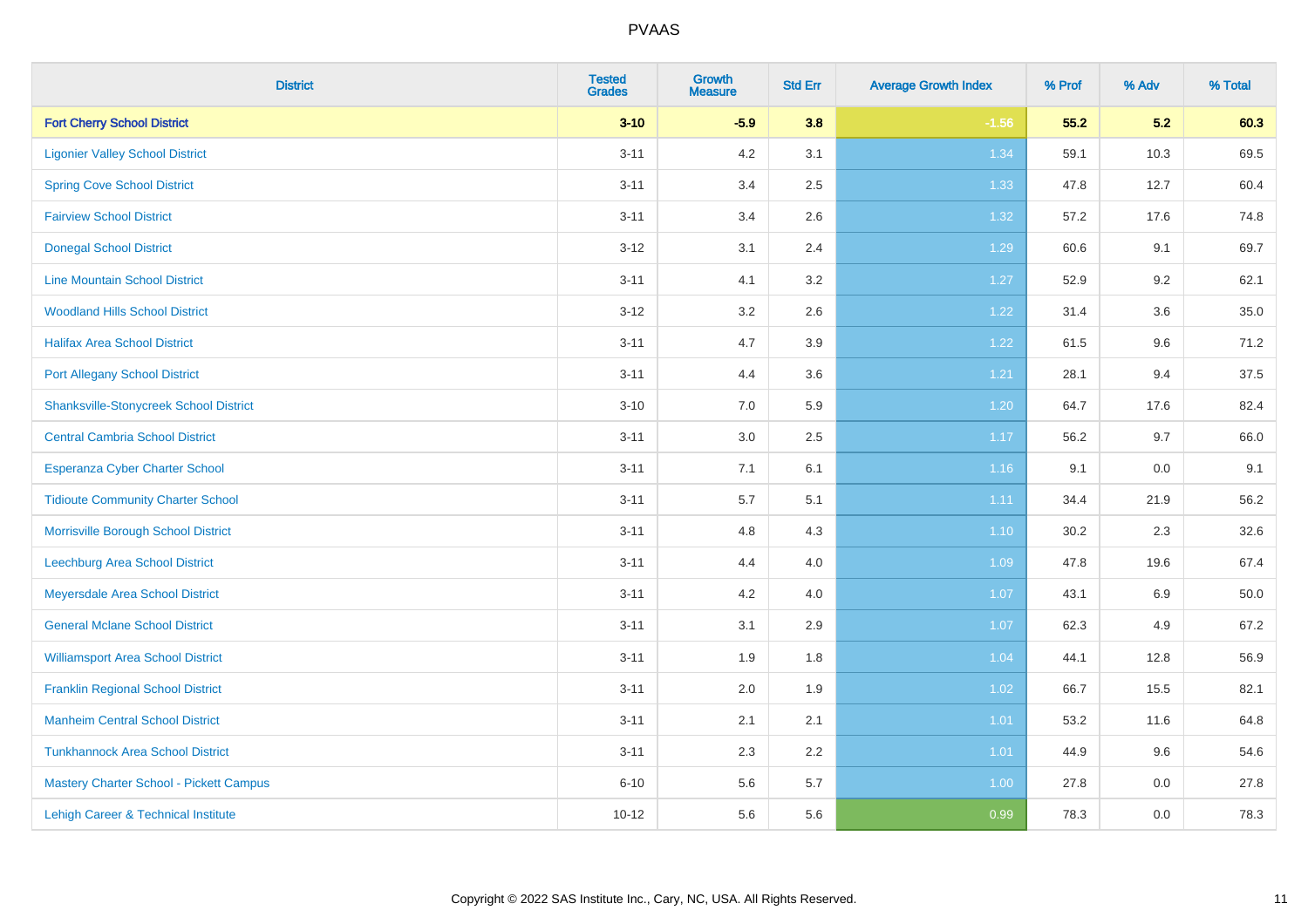| <b>District</b>                                | <b>Tested</b><br><b>Grades</b> | <b>Growth</b><br><b>Measure</b> | <b>Std Err</b> | <b>Average Growth Index</b> | % Prof | % Adv | % Total |
|------------------------------------------------|--------------------------------|---------------------------------|----------------|-----------------------------|--------|-------|---------|
| <b>Fort Cherry School District</b>             | $3 - 10$                       | $-5.9$                          | 3.8            | $-1.56$                     | 55.2   | 5.2   | 60.3    |
| <b>Bensalem Township School District</b>       | $3 - 11$                       | 1.6                             | 1.6            | 0.98                        | 38.8   | 8.3   | 47.1    |
| <b>Hopewell Area School District</b>           | $3 - 11$                       | 2.6                             | 2.7            | 0.97                        | 58.4   | 4.0   | 62.4    |
| <b>Berlin Brothersvalley School District</b>   | $3 - 11$                       | 4.0                             | 4.2            | 0.96                        | 48.8   | 14.0  | 62.8    |
| <b>Clairton City School District</b>           | $3 - 11$                       | 3.5                             | 3.7            | 0.95                        | 13.4   | 0.0   | 13.4    |
| <b>Lower Moreland Township School District</b> | $3 - 11$                       | 2.0                             | 2.2            | 0.95                        | 62.8   | 17.0  | 79.8    |
| <b>Baldwin-Whitehall School District</b>       | $3 - 11$                       | 1.8                             | 1.9            | 0.94                        | 58.6   | 8.6   | 67.1    |
| <b>Keystone School District</b>                | $3 - 11$                       | 3.1                             | 3.3            | 0.94                        | 50.6   | 6.5   | 57.1    |
| <b>Bedford Area School District</b>            | $3 - 11$                       | 2.5                             | 2.6            | 0.93                        | 48.5   | 10.0  | 58.5    |
| Northwestern Lehigh School District            | $3 - 11$                       | 2.2                             | 2.3            | 0.93                        | 53.3   | 9.7   | 63.0    |
| West Jefferson Hills School District           | $3 - 11$                       | 1.8                             | 2.1            | 0.88                        | 55.7   | 20.8  | 76.4    |
| South Fayette Township School District         | $3 - 11$                       | 1.7                             | 2.0            | 0.88                        | 61.0   | 26.5  | 87.6    |
| <b>North Clarion County School District</b>    | $3 - 12$                       | 3.7                             | 4.3            | 0.85                        | 67.5   | 15.0  | 82.5    |
| <b>Marple Newtown School District</b>          | $3 - 11$                       | 2.0                             | 2.4            | 0.81                        | 57.6   | 12.8  | 70.4    |
| <b>Mcguffey School District</b>                | $3 - 11$                       | 2.1                             | 2.6            | 0.81                        | 57.7   | 3.1   | 60.8    |
| <b>Camp Hill School District</b>               | $3 - 12$                       | 2.3                             | 3.0            | 0.78                        | 53.6   | 17.5  | 71.1    |
| Urban Pathways 6-12 Charter School             | $6 - 11$                       | 4.8                             | 6.4            | 0.75                        | 28.6   | 0.0   | 28.6    |
| Southeastern Greene School District            | $3 - 10$                       | 3.3                             | 4.6            | $\overline{0.72}$           | 57.6   | 6.1   | 63.6    |
| <b>Harmony Area School District</b>            | $3 - 10$                       | 4.5                             | 6.3            | 0.72                        | 33.3   | 13.3  | 46.7    |
| <b>Athens Area School District</b>             | $3 - 11$                       | 1.6                             | 2.5            | 0.64                        | 46.9   | 7.6   | 54.5    |
| <b>United School District</b>                  | $3 - 11$                       | 2.1                             | 3.4            | 0.63                        | 60.3   | 6.6   | 66.9    |
| <b>Laurel School District</b>                  | $3 - 11$                       | 1.8                             | 3.1            | 0.59                        | 70.1   | 2.3   | 72.4    |
| <b>Commodore Perry School District</b>         | $3 - 11$                       | 3.2                             | 5.5            | 0.58                        | 58.3   | 0.0   | 58.3    |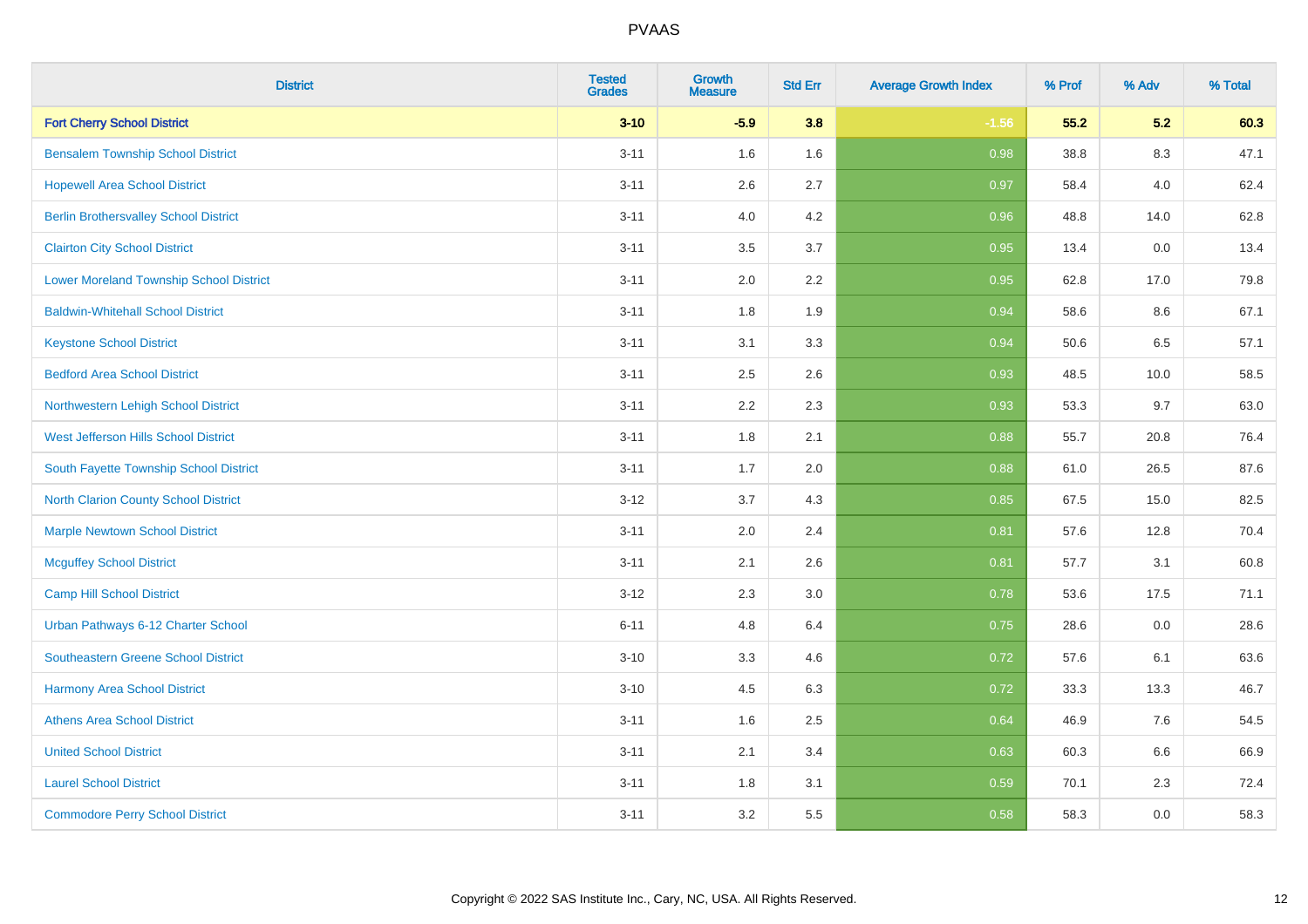| <b>District</b>                               | <b>Tested</b><br><b>Grades</b> | <b>Growth</b><br><b>Measure</b> | <b>Std Err</b> | <b>Average Growth Index</b> | % Prof | % Adv | % Total |
|-----------------------------------------------|--------------------------------|---------------------------------|----------------|-----------------------------|--------|-------|---------|
| <b>Fort Cherry School District</b>            | $3 - 10$                       | $-5.9$                          | 3.8            | $-1.56$                     | 55.2   | 5.2   | 60.3    |
| <b>Forbes Road School District</b>            | $3 - 11$                       | 2.8                             | 5.1            | 0.56                        | 41.4   | 10.3  | 51.7    |
| <b>Schuylkill Valley School District</b>      | $3 - 11$                       | 1.4                             | 2.5            | 0.56                        | 55.1   | 10.2  | 65.3    |
| <b>Union School District</b>                  | $3 - 12$                       | 2.3                             | 4.2            | 0.54                        | 32.6   | 7.0   | 39.5    |
| <b>Radnor Township School District</b>        | $3 - 12$                       | 1.0                             | 2.1            | 0.50                        | 65.0   | 23.2  | 88.2    |
| <b>Hanover Area School District</b>           | $3 - 11$                       | 2.2                             | 4.6            | 0.48                        | 42.9   | 5.7   | 48.6    |
| <b>Purchase Line School District</b>          | $3 - 12$                       | 1.7                             | 3.5            | 0.47                        | 43.1   | 5.4   | 48.5    |
| <b>Upper Adams School District</b>            | $3 - 11$                       | 1.3                             | 2.9            | 0.47                        | 55.2   | 8.6   | 63.8    |
| <b>Roberto Clemente Charter School</b>        | $3 - 12$                       | 2.2                             | 4.9            | 0.45                        | 27.5   | 5.0   | 32.5    |
| <b>Union Area School District</b>             | $3 - 11$                       | 1.9                             | 4.3            | 0.44                        | 61.5   | 0.0   | 61.5    |
| Mastery Charter High School-Lenfest Campus    | $7 - 11$                       | 2.5                             | 5.7            | $\boxed{0.43}$              | 40.0   | 0.0   | 40.0    |
| <b>Galeton Area School District</b>           | $3 - 11$                       | 2.2                             | 5.3            | 0.42                        | 41.3   | 4.4   | 45.6    |
| <b>Newport School District</b>                | $3 - 12$                       | 1.4                             | 3.5            | 0.41                        | 51.5   | 10.3  | 61.8    |
| <b>Tussey Mountain School District</b>        | $3 - 12$                       | 1.5                             | 3.7            | 0.40                        | 38.6   | 1.8   | 40.4    |
| <b>South Eastern School District</b>          | $3 - 11$                       | 0.9                             | 2.4            | 0.39                        | 54.8   | 6.6   | 61.4    |
| <b>Gateway School District</b>                | $3 - 11$                       | 0.8                             | 2.2            | 0.38                        | 52.1   | 13.8  | 65.9    |
| <b>Wallingford-Swarthmore School District</b> | $3 - 10$                       | 0.9                             | 2.4            | 0.38                        | 64.4   | 22.7  | 87.1    |
| <b>Lakeland School District</b>               | $3 - 11$                       | 1.1                             | 2.8            | 0.38                        | 48.6   | 3.7   | 52.3    |
| <b>Lower Dauphin School District</b>          | $3 - 11$                       | 0.6                             | 1.9            | 0.33                        | 49.2   | 12.6  | 61.8    |
| <b>Wyomissing Area School District</b>        | $3 - 12$                       | $0.8\,$                         | 2.6            | 0.33                        | 55.7   | 17.6  | 73.3    |
| <b>Mastery Charter School - Thomas Campus</b> | $3 - 10$                       | 2.1                             | 6.2            | 0.33                        | 28.6   | 0.0   | 28.6    |
| Lehigh Valley Academy Regional Charter School | $3 - 11$                       | 0.7                             | 2.3            | 0.32                        | 46.3   | 5.0   | 51.4    |
| <b>Greater Latrobe School District</b>        | $3 - 11$                       | 0.6                             | 1.9            | 0.31                        | 55.5   | 14.1  | 69.5    |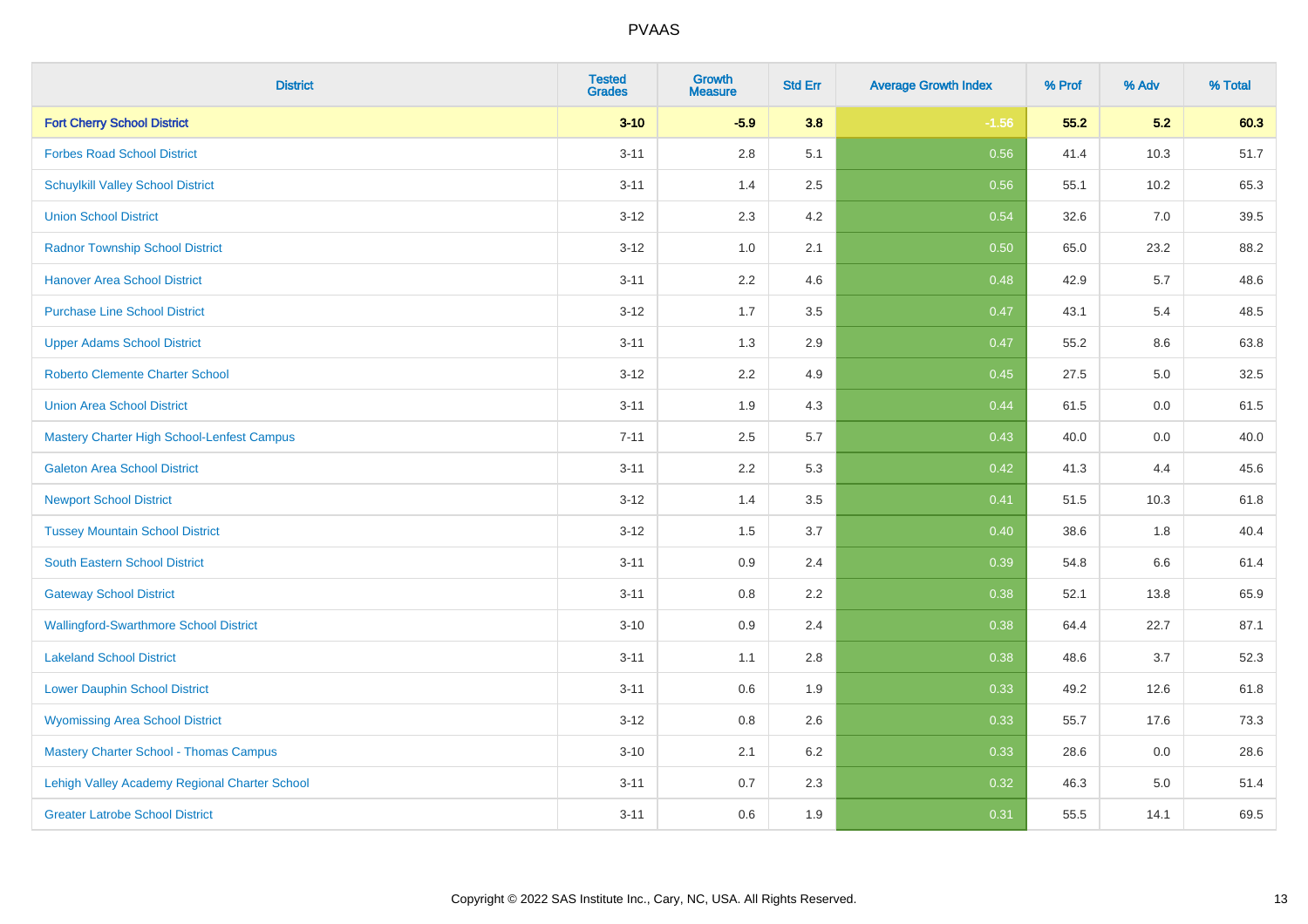| <b>District</b>                          | <b>Tested</b><br><b>Grades</b> | <b>Growth</b><br><b>Measure</b> | <b>Std Err</b> | <b>Average Growth Index</b> | % Prof | % Adv   | % Total |
|------------------------------------------|--------------------------------|---------------------------------|----------------|-----------------------------|--------|---------|---------|
| <b>Fort Cherry School District</b>       | $3 - 10$                       | $-5.9$                          | 3.8            | $-1.56$                     | 55.2   | 5.2     | 60.3    |
| <b>Greenville Area School District</b>   | $3 - 11$                       | 0.7                             | 2.9            | 0.26                        | 53.4   | 6.9     | 60.3    |
| <b>Bloomsburg Area School District</b>   | $3 - 10$                       | 0.7                             | 3.0            | 0.23                        | 55.9   | 11.8    | 67.6    |
| <b>Jersey Shore Area School District</b> | $3 - 11$                       | 0.5                             | 2.6            | 0.21                        | 47.1   | 9.2     | 56.2    |
| <b>Reynolds School District</b>          | $3 - 10$                       | 0.5                             | 3.4            | 0.16                        | 52.1   | 7.0     | 59.2    |
| <b>Brockway Area School District</b>     | $3 - 11$                       | 0.6                             | 3.6            | 0.16                        | 49.2   | 7.7     | 56.9    |
| Northern Lebanon School District         | $3 - 11$                       | 0.4                             | 2.5            | 0.15                        | 28.0   | 3.0     | 31.0    |
| <b>Danville Area School District</b>     | $3 - 11$                       | 0.4                             | 2.6            | 0.15                        | 57.4   | 18.4    | 75.7    |
| <b>Smethport Area School District</b>    | $3 - 12$                       | 0.6                             | 3.9            | 0.15                        | 37.0   | 1.8     | 38.9    |
| Insight PA Cyber Charter School          | $3 - 11$                       | 0.7                             | 5.7            | 0.12                        | 50.0   | 4.8     | 54.8    |
| <b>Hempfield School District</b>         | $3 - 11$                       | 0.1                             | 1.4            | 0.08                        | 58.2   | 9.9     | 68.2    |
| <b>West Branch Area School District</b>  | $3 - 11$                       | 0.2                             | 3.8            | 0.05                        | 47.2   | 1.9     | 49.1    |
| East Stroudsburg Area School District    | $3 - 11$                       | 0.1                             | 1.6            | 0.05                        | 45.8   | $7.8\,$ | 53.6    |
| <b>Wilkes-Barre Area School District</b> | $3 - 11$                       | 0.1                             | 3.2            | 0.02                        | 35.5   | 5.4     | 40.9    |
| <b>Susquenita School District</b>        | $3 - 11$                       | $-0.1$                          | 2.8            | $-0.01$                     | 47.7   | 10.1    | 57.8    |
| <b>Penn Cambria School District</b>      | $3 - 11$                       | $-0.0$                          | 2.7            | $-0.01$                     | 61.5   | 7.7     | 69.2    |
| <b>Kutztown Area School District</b>     | $3-12$                         | $-0.2$                          | 3.2            | $-0.05$                     | 55.4   | 13.3    | 68.7    |
| <b>Avella Area School District</b>       | $3-12$                         | $-0.3$                          | 4.7            | $-0.05$                     | 49.3   | 14.5    | 63.8    |
| <b>Mercer Area School District</b>       | $3 - 11$                       | $-0.2$                          | 3.3            | $-0.06$                     | 56.0   | 8.0     | 64.0    |
| <b>Warren County School District</b>     | $3 - 11$                       | $-0.1$                          | 1.8            | $-0.06$                     | 37.2   | 5.3     | 42.6    |
| <b>Chester-Upland School District</b>    | $3 - 11$                       | $-0.3$                          | 2.7            | $-0.09$                     | 13.8   | 0.8     | 14.6    |
| New Kensington-Arnold School District    | $3 - 11$                       | $-0.4$                          | 3.8            | $-0.10$                     | 40.7   | 3.7     | 44.4    |
| <b>Blue Ridge School District</b>        | $3 - 11$                       | $-0.5$                          | 3.6            | $-0.12$                     | 44.6   | 3.1     | 47.7    |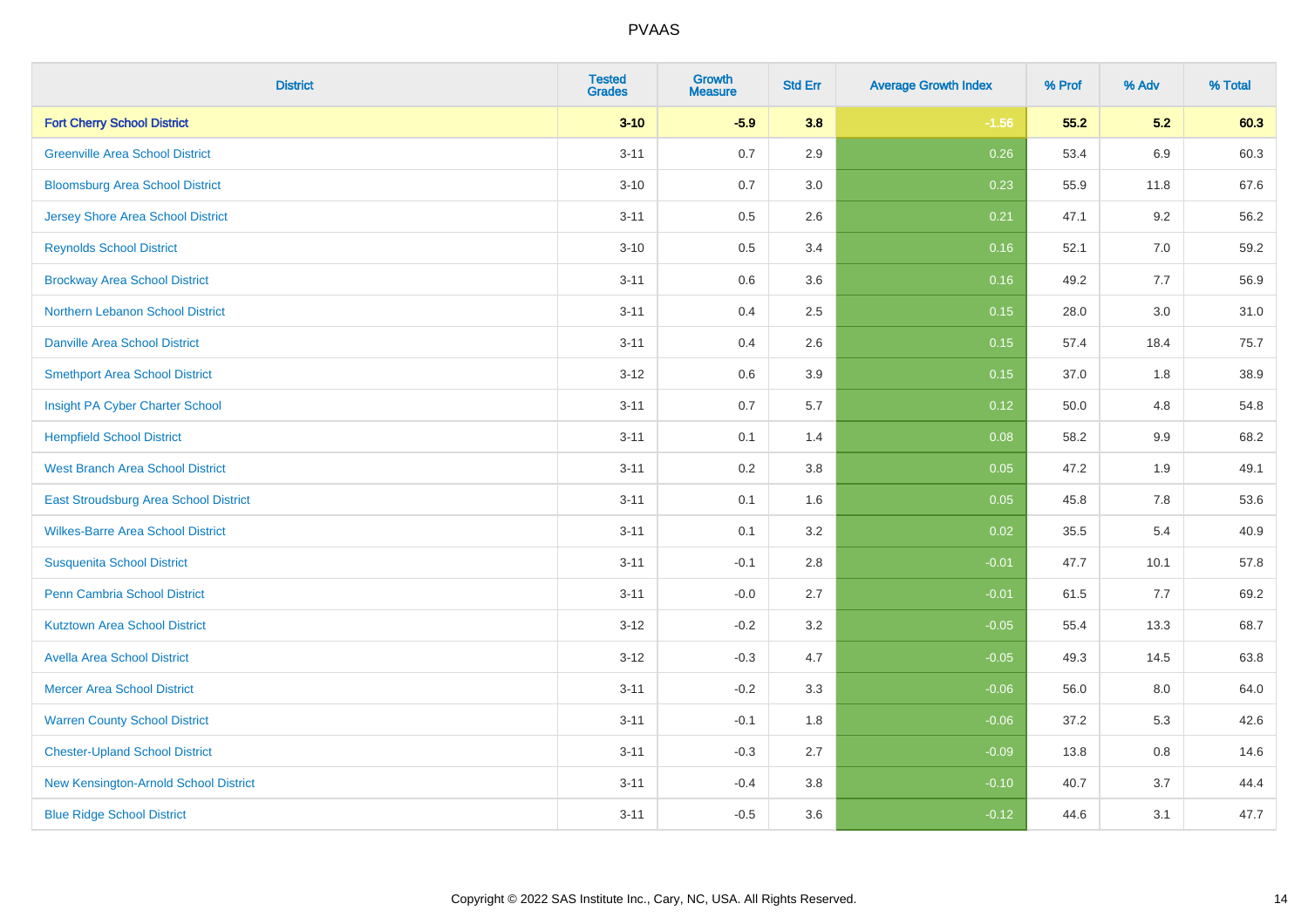| <b>District</b>                                    | <b>Tested</b><br><b>Grades</b> | <b>Growth</b><br><b>Measure</b> | <b>Std Err</b> | <b>Average Growth Index</b> | % Prof | % Adv | % Total |
|----------------------------------------------------|--------------------------------|---------------------------------|----------------|-----------------------------|--------|-------|---------|
| <b>Fort Cherry School District</b>                 | $3 - 10$                       | $-5.9$                          | 3.8            | $-1.56$                     | 55.2   | 5.2   | 60.3    |
| <b>Central Fulton School District</b>              | $3 - 11$                       | $-0.5$                          | 3.5            | $-0.14$                     | 51.4   | 8.6   | 60.0    |
| <b>Otto-Eldred School District</b>                 | $3 - 11$                       | $-0.7$                          | 4.2            | $-0.15$                     | 56.2   | 6.2   | 62.5    |
| <b>Oley Valley School District</b>                 | $3 - 11$                       | $-0.4$                          | 2.8            | $-0.15$                     | 43.1   | 12.9  | 56.0    |
| Philadelphia Electrical & Tech Charter High School | $10 - 10$                      | $-0.5$                          | 2.9            | $-0.15$                     | 8.8    | 0.0   | 8.8     |
| <b>Bellefonte Area School District</b>             | $3 - 11$                       | $-0.4$                          | 2.2            | $-0.17$                     | 47.6   | 10.6  | 58.2    |
| Southern Lehigh School District                    | $3 - 11$                       | $-0.4$                          | 2.3            | $-0.17$                     | 66.1   | 11.9  | 78.0    |
| <b>Crestwood School District</b>                   | $3 - 11$                       | $-0.4$                          | 2.4            | $-0.17$                     | 57.4   | 17.0  | 74.4    |
| <b>Achievement House Charter School</b>            | $7 - 11$                       | $-0.7$                          | 4.0            | $-0.17$                     | 32.5   | 2.6   | 35.1    |
| <b>Millville Area School District</b>              | $3 - 12$                       | $-0.9$                          | 4.7            | $-0.18$                     | 51.4   | 5.4   | 56.8    |
| <b>Mount Carmel Area School District</b>           | $3 - 11$                       | $-0.6$                          | 3.1            | $-0.18$                     | 45.3   | 2.1   | 47.4    |
| <b>Westinghouse Arts Academy Charter School</b>    | $9 - 10$                       | $-0.7$                          | 3.6            | $-0.19$                     | 59.2   | 8.4   | 67.6    |
| <b>Panther Valley School District</b>              | $3-12$                         | $-0.6$                          | 3.3            | $-0.19$                     | 47.9   | 4.3   | 52.1    |
| <b>Harrisburg City School District</b>             | $3 - 11$                       | $-0.4$                          | 2.1            | $-0.19$                     | 15.1   | 0.4   | 15.5    |
| <b>Girard School District</b>                      | $3 - 11$                       | $-0.6$                          | 2.7            | $-0.22$                     | 53.9   | 15.6  | 69.6    |
| <b>Lakeview School District</b>                    | $3 - 11$                       | $-0.9$                          | 3.7            | $-0.24$                     | 60.3   | 3.2   | 63.5    |
| <b>Glendale School District</b>                    | $3 - 10$                       | $-0.9$                          | 3.7            | $-0.24$                     | 50.0   | 5.4   | 55.4    |
| <b>Penn Manor School District</b>                  | $3 - 11$                       | $-0.4$                          | 1.6            | $-0.25$                     | 51.9   | 12.6  | 64.5    |
| <b>Tuscarora School District</b>                   | $3 - 11$                       | $-0.6$                          | 2.3            | $-0.27$                     | 45.1   | 8.1   | 53.2    |
| <b>Cornell School District</b>                     | $3 - 11$                       | $-1.6$                          | 5.0            | $-0.32$                     | 33.8   | 1.5   | 35.4    |
| <b>Albert Gallatin Area School District</b>        | $3 - 11$                       | $-0.8$                          | 2.4            | $-0.32$                     | 54.5   | 10.0  | 64.6    |
| Hope For Hyndman Charter School                    | $3 - 11$                       | $-2.0$                          | 6.1            | $-0.32$                     | 33.3   | 0.0   | 33.3    |
| <b>Palmerton Area School District</b>              | $3 - 11$                       | $-1.2$                          | 3.0            | $-0.39$                     | 57.4   | 5.0   | 62.4    |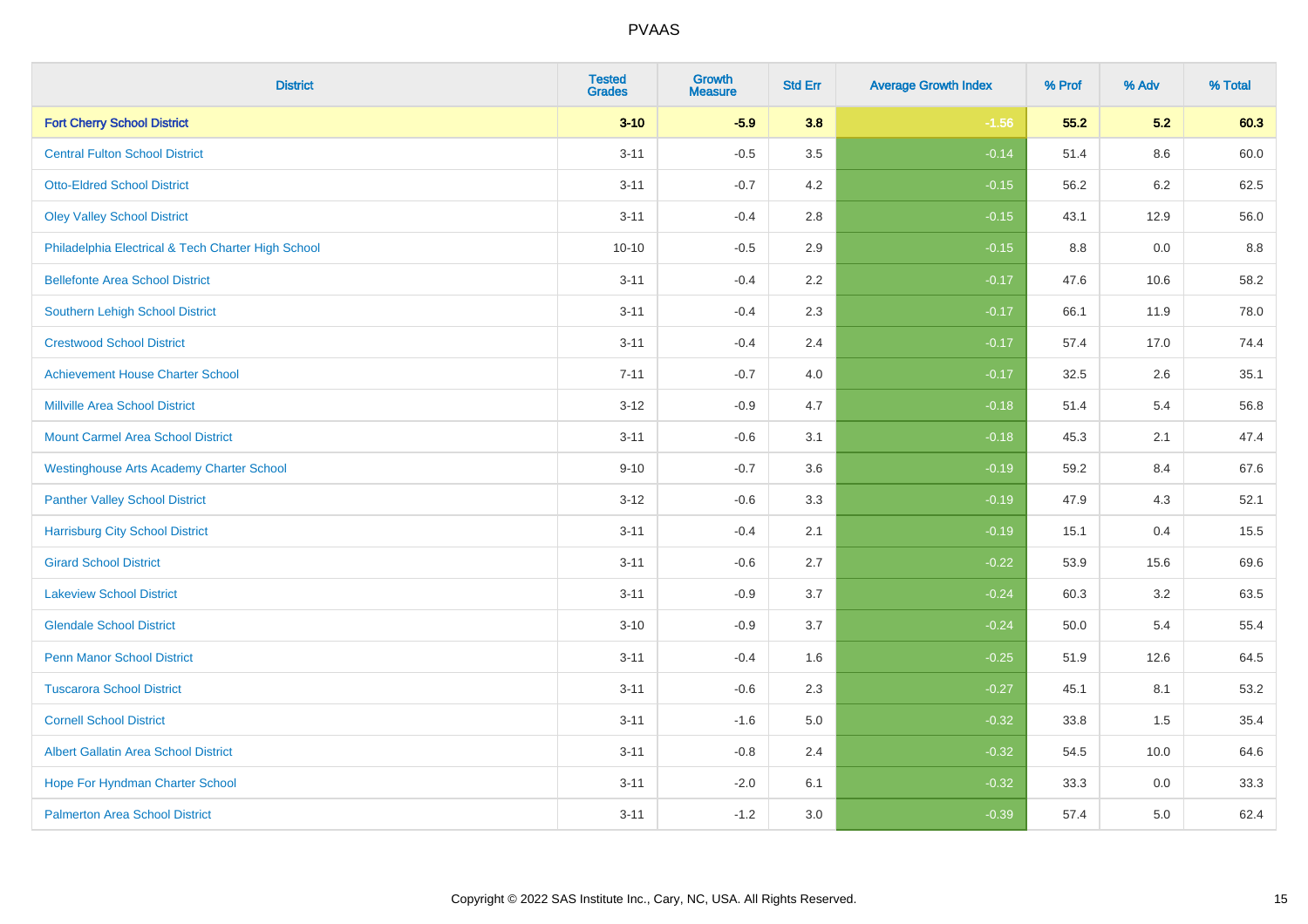| <b>District</b>                                         | <b>Tested</b><br><b>Grades</b> | <b>Growth</b><br><b>Measure</b> | <b>Std Err</b> | <b>Average Growth Index</b> | % Prof | % Adv   | % Total |
|---------------------------------------------------------|--------------------------------|---------------------------------|----------------|-----------------------------|--------|---------|---------|
| <b>Fort Cherry School District</b>                      | $3 - 10$                       | $-5.9$                          | 3.8            | $-1.56$                     | 55.2   | 5.2     | 60.3    |
| <b>Bellwood-Antis School District</b>                   | $3 - 10$                       | $-1.2$                          | 3.2            | $-0.39$                     | 55.1   | 10.1    | 65.2    |
| <b>Sharpsville Area School District</b>                 | $3 - 11$                       | $-1.4$                          | 3.5            | $-0.40$                     | 55.2   | 13.4    | 68.7    |
| North Schuylkill School District                        | $3 - 11$                       | $-1.0$                          | 2.4            | $-0.42$                     | 41.8   | 5.1     | 46.8    |
| <b>Bangor Area School District</b>                      | $3 - 12$                       | $-0.9$                          | 2.0            | $-0.43$                     | 44.3   | 4.7     | 49.0    |
| <b>Shaler Area School District</b>                      | $3 - 11$                       | $-0.8$                          | 1.9            | $-0.43$                     | 49.1   | 9.6     | 58.7    |
| <b>Conewago Valley School District</b>                  | $3 - 12$                       | $-0.9$                          | 2.0            | $-0.45$                     | 51.7   | 9.6     | 61.3    |
| <b>Elizabethtown Area School District</b>               | $3 - 12$                       | $-0.9$                          | 1.9            | $-0.47$                     | 50.0   | 11.2    | 61.2    |
| Center For Student Learning Charter School At Pennsbury | $6 - 12$                       | $-2.9$                          | 6.1            | $-0.47$                     | 42.9   | 0.0     | 42.9    |
| South Side Area School District                         | $3 - 11$                       | $-1.6$                          | 3.3            | $-0.48$                     | 50.0   | 6.8     | 56.8    |
| <b>Wyoming Area School District</b>                     | $3 - 10$                       | $-1.3$                          | 2.6            | $-0.50$                     | 53.8   | 10.8    | 64.6    |
| <b>Canon-Mcmillan School District</b>                   | $3 - 11$                       | $-0.8$                          | 1.6            | $-0.50$                     | 58.7   | 15.9    | 74.6    |
| <b>Central Greene School District</b>                   | $3 - 11$                       | $-1.6$                          | 2.8            | $-0.55$                     | 54.2   | $2.8\,$ | 57.0    |
| <b>Mid Valley School District</b>                       | $3 - 10$                       | $-1.7$                          | 3.0            | $-0.55$                     | 45.1   | 7.8     | 52.9    |
| <b>Manheim Township School District</b>                 | $3 - 12$                       | $-0.9$                          | 1.6            | $-0.58$                     | 53.2   | 15.5    | 68.7    |
| <b>Clarion-Limestone Area School District</b>           | $3 - 12$                       | $-2.5$                          | 4.1            | $-0.60$                     | 56.8   | $6.8\,$ | 63.6    |
| <b>Burgettstown Area School District</b>                | $3 - 11$                       | $-2.1$                          | 3.4            | $-0.62$                     | 50.0   | 1.4     | 51.4    |
| <b>Susquehanna Community School District</b>            | $3 - 11$                       | $-2.8$                          | 4.2            | $-0.66$                     | 49.4   | 6.9     | 56.3    |
| <b>Fannett-Metal School District</b>                    | $3 - 11$                       | $-3.4$                          | 5.1            | $-0.67$                     | 38.7   | 8.1     | 46.8    |
| <b>Cheltenham School District</b>                       | $3 - 11$                       | $-1.4$                          | 2.1            | $-0.67$                     | 46.1   | 10.0    | 56.1    |
| <b>North Pocono School District</b>                     | $3 - 11$                       | $-2.3$                          | 3.4            | $-0.68$                     | 52.0   | 16.4    | 68.5    |
| Mt Lebanon School District                              | $3 - 11$                       | $-1.0$                          | 1.5            | $-0.70$                     | 61.9   | 24.0    | 85.9    |
| <b>Lehighton Area School District</b>                   | $3 - 11$                       | $-1.6$                          | 2.3            | $-0.70$                     | 51.1   | 5.6     | 56.7    |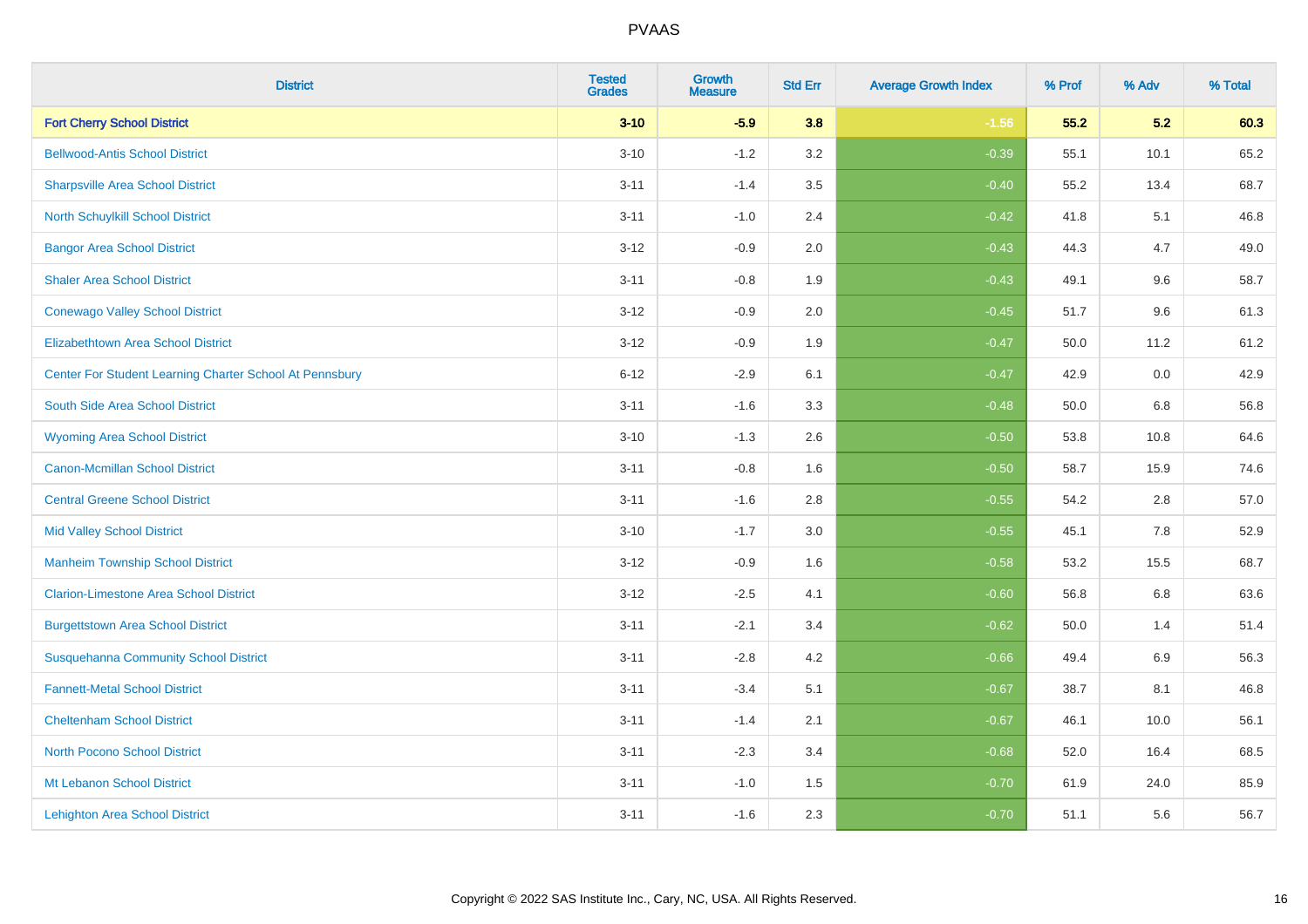| <b>District</b>                               | <b>Tested</b><br><b>Grades</b> | <b>Growth</b><br><b>Measure</b> | <b>Std Err</b> | <b>Average Growth Index</b> | % Prof | % Adv | % Total |
|-----------------------------------------------|--------------------------------|---------------------------------|----------------|-----------------------------|--------|-------|---------|
| <b>Fort Cherry School District</b>            | $3 - 10$                       | $-5.9$                          | 3.8            | $-1.56$                     | 55.2   | 5.2   | 60.3    |
| Huntingdon Area School District               | $3 - 11$                       | $-2.0$                          | 2.7            | $-0.72$                     | 36.8   | 10.3  | 47.0    |
| <b>Bald Eagle Area School District</b>        | $3 - 11$                       | $-2.1$                          | 2.7            | $-0.75$                     | 48.4   | 9.4   | 57.7    |
| <b>Turkeyfoot Valley Area School District</b> | $3 - 12$                       | $-4.3$                          | 5.6            | $-0.76$                     | 22.0   | 5.1   | 27.1    |
| <b>Gillingham Charter School</b>              | $3 - 11$                       | $-4.4$                          | 5.6            | $-0.77$                     | 20.8   | 8.3   | 29.2    |
| <b>Conemaugh Valley School District</b>       | $3 - 12$                       | $-3.2$                          | 4.1            | $-0.78$                     | 48.2   | 5.6   | 53.7    |
| <b>Northeast Bradford School District</b>     | $3 - 10$                       | $-3.1$                          | 4.0            | $-0.78$                     | 33.9   | 3.4   | 37.3    |
| <b>Shenango Area School District</b>          | $3 - 11$                       | $-2.6$                          | 3.3            | $-0.79$                     | 50.6   | 13.9  | 64.6    |
| <b>Lebanon School District</b>                | $3 - 11$                       | $-1.6$                          | 1.9            | $-0.80$                     | 24.4   | 2.6   | 27.0    |
| <b>Forest Area School District</b>            | $3 - 11$                       | $-4.4$                          | 5.4            | $-0.81$                     | 36.2   | 2.1   | 38.3    |
| <b>Chartiers Valley School District</b>       | $3 - 11$                       | $-1.7$                          | 2.0            | $-0.81$                     | 54.7   | 8.4   | 63.1    |
| <b>Phoenixville Area School District</b>      | $3 - 11$                       | $-1.7$                          | 2.1            | $-0.83$                     | 59.9   | 10.6  | 70.5    |
| <b>Charleroi School District</b>              | $3 - 11$                       | $-2.6$                          | 3.0            | $-0.86$                     | 55.7   | 7.4   | 63.1    |
| <b>Montour School District</b>                | $3 - 11$                       | $-1.8$                          | 2.1            | $-0.88$                     | 61.4   | 15.1  | 76.5    |
| <b>Columbia Borough School District</b>       | $3 - 12$                       | $-3.1$                          | 3.5            | $-0.89$                     | 29.5   | 1.9   | 31.4    |
| <b>Sullivan County School District</b>        | $3 - 10$                       | $-4.0$                          | 4.4            | $-0.90$                     | 66.7   | 2.6   | 69.2    |
| <b>Austin Area School District</b>            | $3 - 11$                       | $-5.7$                          | 6.4            | $-0.90$                     | 33.3   | 5.6   | 38.9    |
| <b>Wyoming Valley West School District</b>    | $3 - 11$                       | $-2.2$                          | 2.4            | $-0.91$                     | 49.4   | 3.0   | 52.4    |
| Imhotep Institute Charter High School         | $9 - 11$                       | $-5.3$                          | 5.8            | $-0.92$                     | 25.0   | 0.0   | 25.0    |
| <b>North Hills School District</b>            | $3 - 11$                       | $-1.8$                          | 1.8            | $-0.96$                     | 59.1   | 14.1  | 73.2    |
| <b>Seneca Valley School District</b>          | $3 - 11$                       | $-1.4$                          | 1.4            | $-0.99$                     | 57.2   | 11.4  | 68.6    |
| <b>Valley Grove School District</b>           | $3 - 10$                       | $-3.7$                          | 3.7            | $-1.01$                     | 51.2   | 6.1   | 57.3    |
| <b>Lewisburg Area School District</b>         | $3 - 11$                       | $-2.7$                          | 2.6            | $-1.03$                     | 57.0   | 18.5  | 75.6    |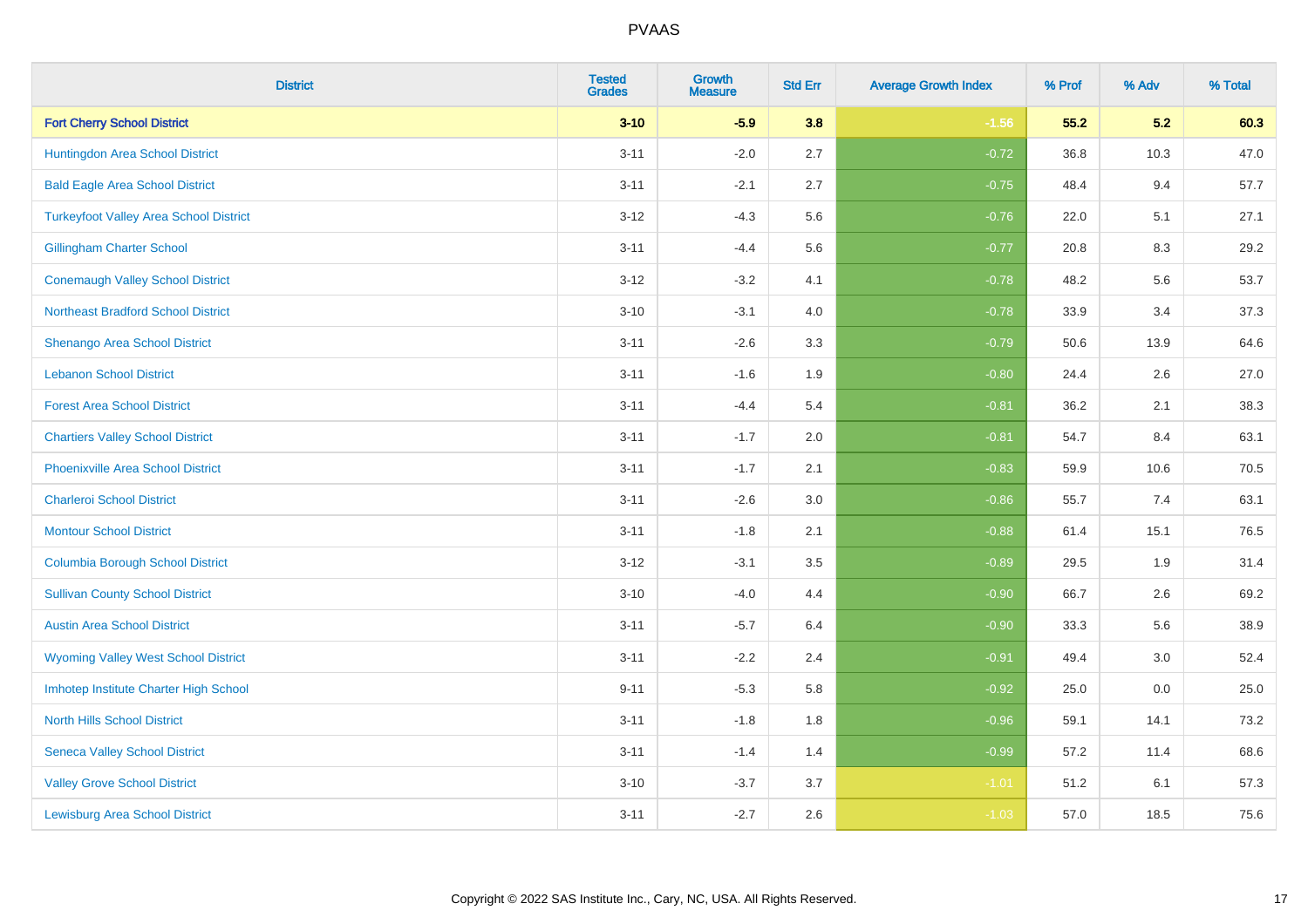| <b>District</b>                              | <b>Tested</b><br><b>Grades</b> | <b>Growth</b><br><b>Measure</b> | <b>Std Err</b> | <b>Average Growth Index</b> | % Prof | % Adv | % Total |
|----------------------------------------------|--------------------------------|---------------------------------|----------------|-----------------------------|--------|-------|---------|
| <b>Fort Cherry School District</b>           | $3 - 10$                       | $-5.9$                          | 3.8            | $-1.56$                     | 55.2   | 5.2   | 60.3    |
| <b>West Greene School District</b>           | $3 - 11$                       | $-4.5$                          | 4.3            | $-1.04$                     | 36.6   | 7.3   | 43.9    |
| <b>Quaker Valley School District</b>         | $3 - 11$                       | $-2.8$                          | 2.6            | $-1.08$                     | 55.2   | 13.2  | 68.4    |
| Oil City Area School District                | $3 - 11$                       | $-2.9$                          | 2.6            | $-1.08$                     | 44.4   | 5.8   | 50.2    |
| Conemaugh Township Area School District      | $3 - 12$                       | $-3.7$                          | 3.4            | $-1.09$                     | 53.8   | 17.6  | 71.4    |
| <b>Riverside School District</b>             | $3 - 11$                       | $-3.2$                          | 3.0            | $-1.09$                     | 43.0   | 9.0   | 52.0    |
| Juniata Valley School District               | $3 - 11$                       | $-3.9$                          | 3.5            | $-1.10$                     | 44.4   | 3.5   | 47.8    |
| <b>Dallas School District</b>                | $3 - 11$                       | $-2.5$                          | 2.2            | $-1.12$                     | 54.9   | 7.6   | 62.4    |
| Jeannette City School District               | $3 - 11$                       | $-4.3$                          | 3.8            | $-1.13$                     | 46.7   | 7.5   | 54.2    |
| <b>Antietam School District</b>              | $3 - 10$                       | $-4.3$                          | 3.8            | $-1.13$                     | 36.4   | 5.4   | 41.8    |
| <b>Kane Area School District</b>             | $3 - 10$                       | $-3.7$                          | 3.2            | $-1.17$                     | 39.5   | 9.9   | 49.4    |
| <b>Chichester School District</b>            | $3 - 11$                       | $-2.7$                          | 2.3            | $-1.17$                     | 44.6   | 6.6   | 51.2    |
| <b>Chestnut Ridge School District</b>        | $3 - 12$                       | $-3.4$                          | 2.9            | $-1.17$                     | 46.6   | 5.8   | 52.4    |
| <b>Big Beaver Falls Area School District</b> | $3 - 11$                       | $-3.9$                          | 3.3            | $-1.18$                     | 34.1   | 3.5   | 37.6    |
| <b>Greater Johnstown School District</b>     | $3 - 11$                       | $-3.1$                          | 2.6            | $-1.19$                     | 26.1   | 0.0   | 26.1    |
| <b>Riverview School District</b>             | $3 - 11$                       | $-4.6$                          | 3.8            | $-1.20$                     | 57.9   | 15.8  | 73.7    |
| <b>Scranton School District</b>              | $3 - 12$                       | $-2.9$                          | 2.4            | $-1.22$                     | 45.6   | 3.6   | 49.1    |
| <b>Elk Lake School District</b>              | $3 - 11$                       | $-4.0$                          | 3.3            | $-1.23$                     | 46.2   | 3.3   | 49.4    |
| <b>Apollo-Ridge School District</b>          | $3 - 12$                       | $-4.7$                          | 3.7            | $-1.24$                     | 50.0   | 10.0  | 60.0    |
| <b>Troy Area School District</b>             | $3 - 10$                       | $-4.3$                          | 3.4            | $-1.26$                     | 43.2   | 5.7   | 48.9    |
| <b>Bristol Borough School District</b>       | $3 - 12$                       | $-4.3$                          | 3.4            | $-1.27$                     | 39.7   | 1.3   | 41.0    |
| <b>Shade-Central City School District</b>    | $3 - 11$                       | $-5.9$                          | 4.6            | $-1.28$                     | 27.8   | 0.0   | 27.8    |
| <b>Ellwood City Area School District</b>     | $3 - 11$                       | $-4.2$                          | 3.2            | $-1.29$                     | 54.1   | 14.1  | 68.2    |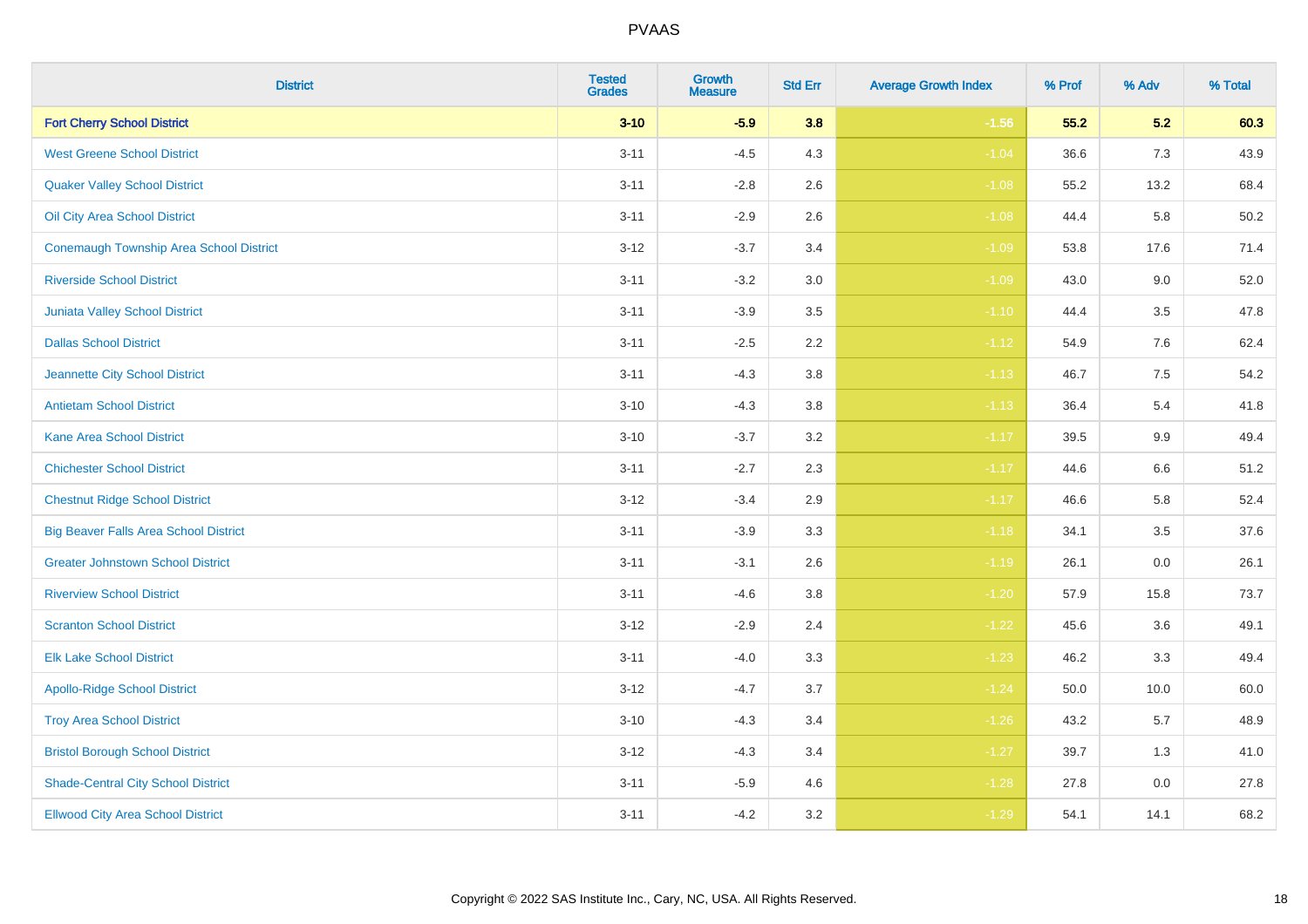| <b>District</b>                                                       | <b>Tested</b><br><b>Grades</b> | <b>Growth</b><br><b>Measure</b> | <b>Std Err</b> | <b>Average Growth Index</b> | % Prof | % Adv | % Total |
|-----------------------------------------------------------------------|--------------------------------|---------------------------------|----------------|-----------------------------|--------|-------|---------|
| <b>Fort Cherry School District</b>                                    | $3 - 10$                       | $-5.9$                          | 3.8            | $-1.56$                     | 55.2   | 5.2   | 60.3    |
| <b>Cambria Heights School District</b>                                | $3 - 10$                       | $-4.1$                          | 3.1            | $-1.32$                     | 51.0   | 6.0   | 57.0    |
| <b>Ferndale Area School District</b>                                  | $3 - 10$                       | $-5.8$                          | 4.3            | $-1.33$                     | 40.0   | 0.0   | 40.0    |
| <b>Greencastle-Antrim School District</b>                             | $3 - 11$                       | $-3.0$                          | $2.2\,$        | $-1.36$                     | 62.4   | 9.9   | 72.3    |
| <b>Westmont Hilltop School District</b>                               | $3 - 11$                       | $-4.0$                          | 2.8            | $-1.40$                     | 36.3   | 13.3  | 49.6    |
| <b>Claysburg-Kimmel School District</b>                               | $3 - 11$                       | $-5.7$                          | 4.0            | $-1.42$                     | 42.9   | 8.2   | 51.0    |
| <b>MaST Community Charter School</b>                                  | $3 - 10$                       | $-4.1$                          | 2.7            | $-1.52$                     | 44.0   | 9.5   | 53.4    |
| <b>Fort Cherry School District</b>                                    | $3 - 10$                       | $-5.9$                          | 3.8            | $-1.56$                     | 55.2   | 5.2   | 60.3    |
| <b>Tri-Valley School District</b>                                     | $3 - 10$                       | $-6.4$                          | 4.1            | $-1.57$                     | 37.0   | 4.4   | 41.3    |
| Preparatory Charter School Of Mathematics, Science, Tech, And Careers | $9 - 10$                       | $-4.0$                          | $2.5\,$        | $-1.59$                     | 15.0   | 0.0   | 15.0    |
| <b>Carbon Career &amp; Technical Institute</b>                        | $9 - 11$                       | $-5.7$                          | 3.6            | $-1.59$                     | 34.5   | 1.2   | 35.7    |
| <b>Shamokin Area School District</b>                                  | $3 - 11$                       | $-7.7$                          | 4.8            | $-1.60$                     | 38.1   | 3.2   | 41.3    |
| <b>Fairfield Area School District</b>                                 | $3 - 11$                       | $-5.6$                          | 3.4            | $-1.66$                     | 57.9   | 4.0   | 61.8    |
| <b>Pottstown School District</b>                                      | $3 - 12$                       | $-4.0$                          | 2.4            | $-1.68$                     | 29.8   | 1.2   | 31.0    |
| <b>Twin Valley School District</b>                                    | $3 - 12$                       | $-3.6$                          | 2.1            | $-1.69$                     | 49.6   | 7.1   | 56.8    |
| <b>East Pennsboro Area School District</b>                            | $3 - 11$                       | $-4.2$                          | 2.5            | $-1.71$                     | 60.8   | 8.5   | 69.3    |
| <b>Brentwood Borough School District</b>                              | $3 - 11$                       | $-5.3$                          | 3.0            | $-1.72$                     | 52.0   | 6.1   | 58.2    |
| Perseus House Charter School Of Excellence                            | $6 - 11$                       | $-5.2$                          | 3.0            | $-1.72$                     | 16.5   | 0.0   | 16.5    |
| <b>Old Forge School District</b>                                      | $3 - 12$                       | $-5.9$                          | 3.4            | $-1.73$                     | 52.9   | 7.1   | 60.0    |
| <b>Canton Area School District</b>                                    | $3 - 11$                       | $-5.5$                          | 3.2            | $-1.75$                     | 40.7   | 2.3   | 43.0    |
| <b>Washington School District</b>                                     | $3 - 11$                       | $-4.9$                          | 2.8            | $-1.76$                     | 30.1   | 2.4   | 32.5    |
| <b>Pequea Valley School District</b>                                  | $3 - 11$                       | $-5.8$                          | 3.2            | $-1.80$                     | 39.8   | 9.1   | 48.9    |
| <b>Pittston Area School District</b>                                  | $3 - 11$                       | $-10.1$                         | 5.6            | $-1.80$                     | 38.1   | 9.5   | 47.6    |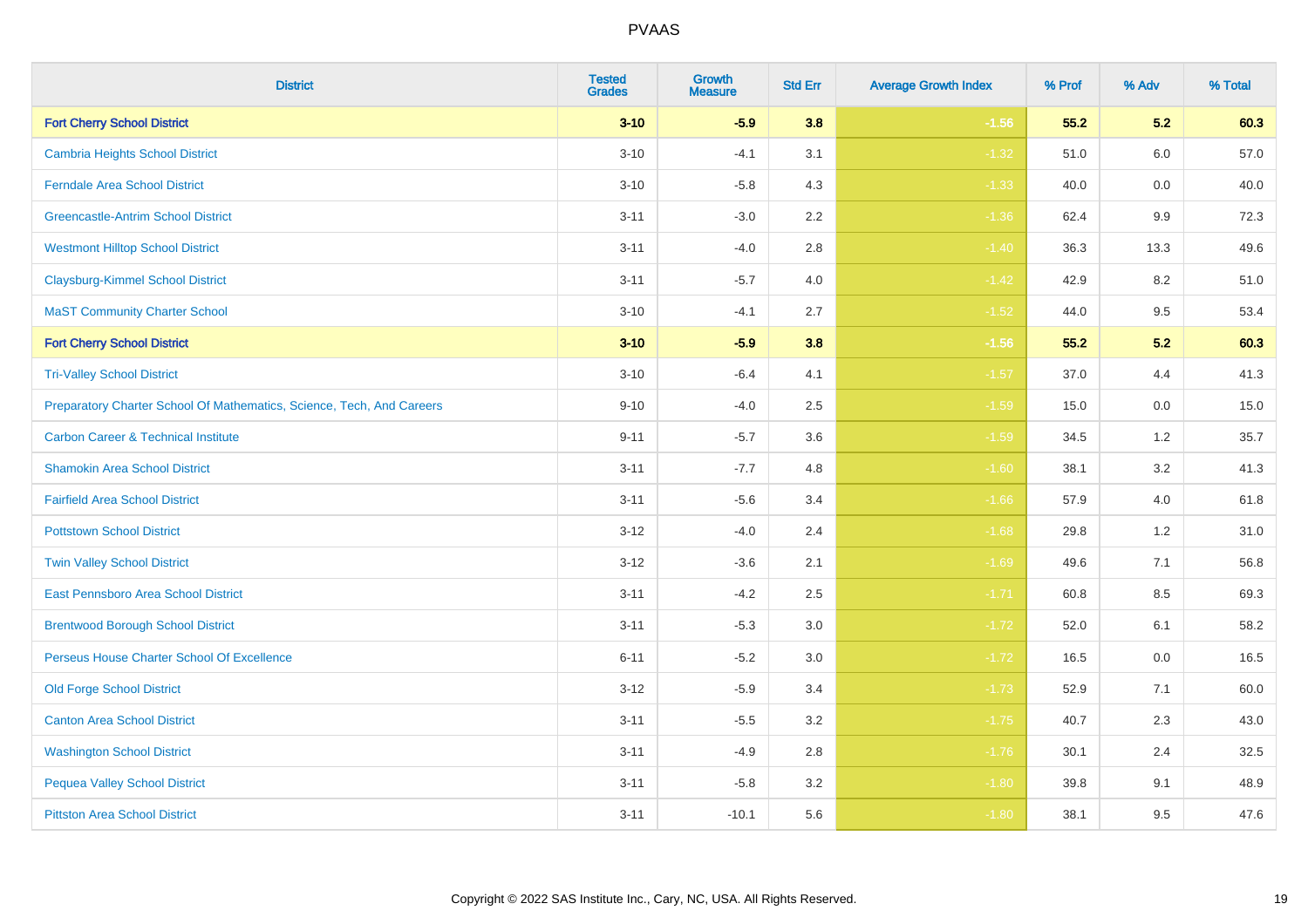| <b>District</b>                                   | <b>Tested</b><br><b>Grades</b> | <b>Growth</b><br><b>Measure</b> | <b>Std Err</b> | <b>Average Growth Index</b> | % Prof | % Adv | % Total |
|---------------------------------------------------|--------------------------------|---------------------------------|----------------|-----------------------------|--------|-------|---------|
| <b>Fort Cherry School District</b>                | $3 - 10$                       | $-5.9$                          | 3.8            | $-1.56$                     | 55.2   | 5.2   | 60.3    |
| <b>Brandywine Heights Area School District</b>    | $3 - 11$                       | $-4.9$                          | 2.7            | $-1.81$                     | 49.2   | 8.2   | 57.4    |
| <b>Montrose Area School District</b>              | $3 - 10$                       | $-5.5$                          | 3.0            | $-1.82$                     | 46.7   | 5.4   | 52.2    |
| <b>Brownsville Area School District</b>           | $3 - 12$                       | $-7.2$                          | 3.9            | $-1.83$                     | 34.4   | 6.1   | 40.5    |
| <b>Central Columbia School District</b>           | $3 - 12$                       | $-4.8$                          | 2.6            | $-1.86$                     | 53.7   | 14.8  | 68.5    |
| <b>Kiski Area School District</b>                 | $3 - 11$                       | $-3.7$                          | 2.0            | $-1.86$                     | 57.4   | 10.4  | 67.8    |
| <b>East Allegheny School District</b>             | $3 - 11$                       | $-6.3$                          | 3.3            | $-1.87$                     | 31.9   | 9.7   | 41.7    |
| <b>Western Beaver County School District</b>      | $3 - 11$                       | $-7.8$                          | 4.2            | $-1.87$                     | 56.5   | 6.5   | 63.0    |
| <b>Greensburg Salem School District</b>           | $3 - 11$                       | $-4.4$                          | 2.4            | $-1.88$                     | 47.6   | 4.9   | 52.4    |
| <b>Gettysburg Area School District</b>            | $3 - 11$                       | $-4.0$                          | 2.1            | $-1.89$                     | 45.3   | 14.0  | 59.3    |
| <b>Mount Pleasant Area School District</b>        | $3 - 11$                       | $-5.0$                          | 2.6            | $-1.93$                     | 52.6   | 0.0   | 52.6    |
| <b>Somerset Area School District</b>              | $3 - 11$                       | $-4.4$                          | 2.3            | $-1.93$                     | 44.4   | 14.9  | 59.3    |
| <b>Bermudian Springs School District</b>          | $3 - 11$                       | $-5.5$                          | 2.9            | $-1.94$                     | 56.4   | 6.8   | 63.2    |
| <b>Forest City Regional School District</b>       | $3-12$                         | $-6.0$                          | 3.0            | $-1.96$                     | 44.1   | 0.0   | 44.1    |
| <b>Mount Union Area School District</b>           | $3 - 10$                       | $-6.1$                          | 3.1            | $-1.97$                     | 32.2   | 3.4   | 35.6    |
| <b>Upper Dauphin Area School District</b>         | $3 - 11$                       | $-6.3$                          | 3.2            | $-1.98$                     | 37.4   | 4.8   | 42.2    |
| The New Academy Charter School                    | $8 - 11$                       | $-10.4$                         | 5.2            | $-2.00$                     | 0.0    | 0.0   | $0.0\,$ |
| <b>Moshannon Valley School District</b>           | $3 - 10$                       | $-7.0$                          | 3.4            | $-2.01$                     | 48.5   | 0.0   | 48.5    |
| <b>California Area School District</b>            | $3 - 10$                       | $-7.3$                          | 3.6            | $-2.02$                     | 42.6   | 9.8   | 52.5    |
| <b>Corry Area School District</b>                 | $3 - 11$                       | $-5.3$                          | 2.6            | $-2.03$                     | 38.5   | 6.0   | 44.5    |
| <b>Karns City Area School District</b>            | $3 - 11$                       | $-6.0$                          | 2.9            | $-2.03$                     | 53.1   | 8.3   | 61.5    |
| <b>Middletown Area School District</b>            | $3 - 11$                       | $-5.3$                          | 2.6            | $-2.05$                     | 46.4   | 5.3   | 51.7    |
| <b>Executive Education Academy Charter School</b> | $3 - 10$                       | $-6.5$                          | 3.1            | $-2.08$                     | 23.7   | 2.2   | 25.8    |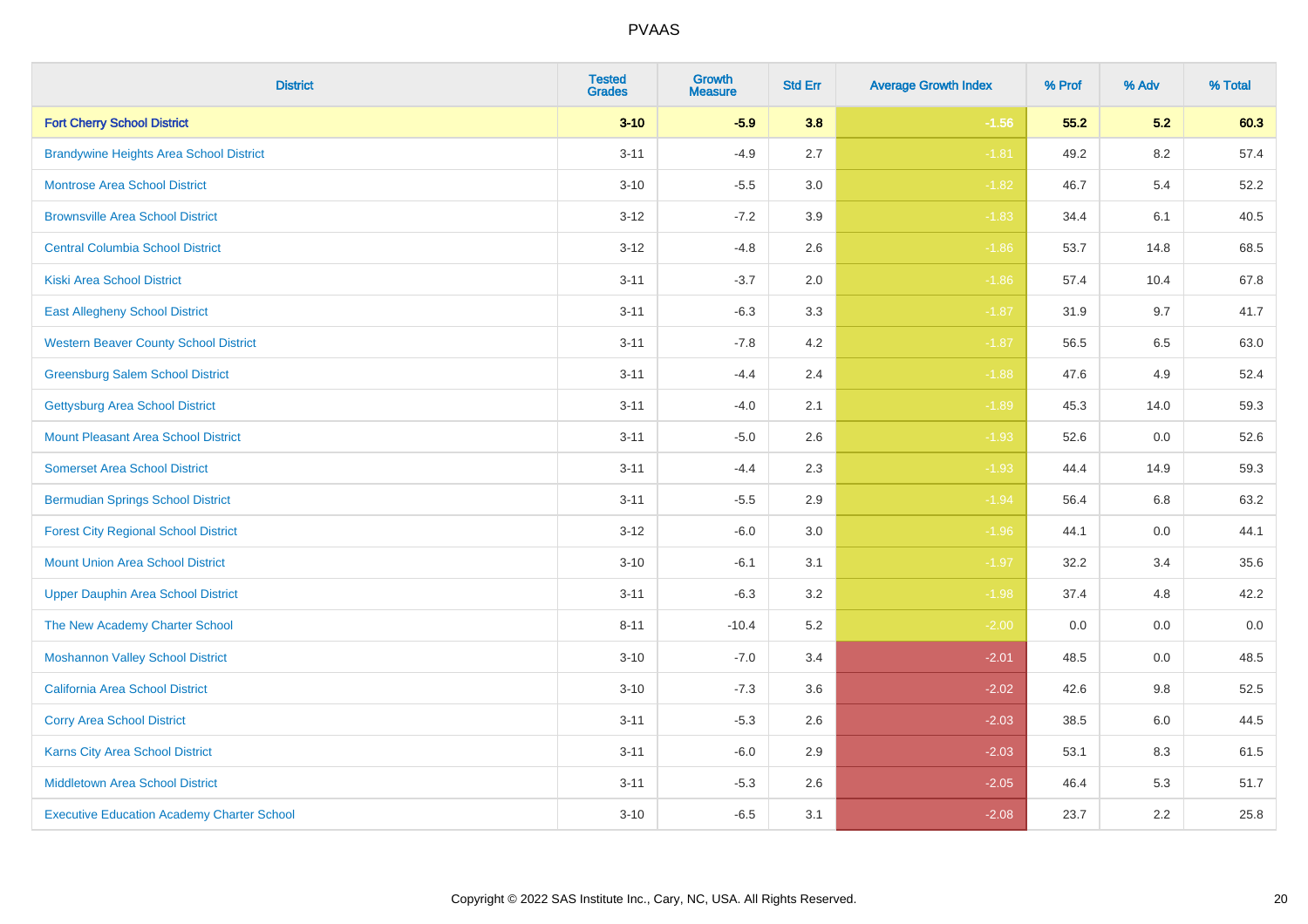| <b>District</b>                                 | <b>Tested</b><br><b>Grades</b> | <b>Growth</b><br><b>Measure</b> | <b>Std Err</b> | <b>Average Growth Index</b> | % Prof | % Adv   | % Total |
|-------------------------------------------------|--------------------------------|---------------------------------|----------------|-----------------------------|--------|---------|---------|
| <b>Fort Cherry School District</b>              | $3 - 10$                       | $-5.9$                          | 3.8            | $-1.56$                     | 55.2   | 5.2     | 60.3    |
| <b>Williams Valley School District</b>          | $3 - 11$                       | $-7.3$                          | 3.4            | $-2.13$                     | 23.2   | 0.0     | 23.2    |
| <b>Aliquippa School District</b>                | $3 - 11$                       | $-9.0$                          | 4.2            | $-2.14$                     | 11.0   | 0.0     | 11.0    |
| <b>Crawford Central School District</b>         | $3 - 11$                       | $-4.7$                          | 2.2            | $-2.15$                     | 40.6   | 10.5    | 51.1    |
| Susquehanna Township School District            | $3 - 12$                       | $-5.8$                          | 2.7            | $-2.17$                     | 36.0   | 5.6     | 41.6    |
| <b>Perkiomen Valley School District</b>         | $3 - 11$                       | $-3.5$                          | 1.6            | $-2.18$                     | 53.8   | 13.4    | 67.2    |
| <b>Benton Area School District</b>              | $3 - 10$                       | $-9.7$                          | 4.5            | $-2.18$                     | 43.2   | 5.4     | 48.6    |
| Jim Thorpe Area School District                 | $3 - 11$                       | $-5.8$                          | 2.7            | $-2.19$                     | 33.3   | 7.4     | 40.7    |
| <b>Keystone Education Center Charter School</b> | $3 - 12$                       | $-12.9$                         | 5.9            | $-2.19$                     | 28.0   | 0.0     | 28.0    |
| <b>Muncy School District</b>                    | $3 - 11$                       | $-8.1$                          | 3.7            | $-2.21$                     | 42.0   | 3.8     | 45.8    |
| <b>West Middlesex Area School District</b>      | $3 - 10$                       | $-8.4$                          | 3.8            | $-2.21$                     | 34.9   | 2.8     | 37.6    |
| <b>York Co School Of Technology</b>             | $9 - 12$                       | $-3.8$                          | 1.7            | $-2.22$                     | 39.1   | 5.6     | 44.7    |
| <b>East Lycoming School District</b>            | $3 - 11$                       | $-6.0$                          | 2.7            | $-2.24$                     | 48.3   | 4.2     | 52.5    |
| <b>Windber Area School District</b>             | $3 - 11$                       | $-7.2$                          | 3.2            | $-2.24$                     | 55.4   | 7.2     | 62.6    |
| <b>Portage Area School District</b>             | $3 - 10$                       | $-8.1$                          | 3.6            | $-2.26$                     | 40.6   | 9.4     | 50.0    |
| <b>Oxford Area School District</b>              | $3 - 11$                       | $-4.3$                          | 1.9            | $-2.26$                     | 41.3   | $8.0\,$ | 49.3    |
| <b>Juniata County School District</b>           | $3 - 12$                       | $-4.9$                          | 2.1            | $-2.26$                     | 38.5   | 2.9     | 41.4    |
| <b>Indiana Area School District</b>             | $3 - 11$                       | $-5.3$                          | 2.3            | $-2.28$                     | 47.6   | 18.4    | 66.1    |
| South Williamsport Area School District         | $3 - 10$                       | $-5.7$                          | 2.5            | $-2.30$                     | 45.5   | 4.5     | 50.0    |
| Salisbury-Elk Lick School District              | $3 - 11$                       | $-13.5$                         | 5.9            | $-2.30$                     | 27.8   | 0.0     | 27.8    |
| <b>Upper Moreland Township School District</b>  | $3 - 11$                       | $-5.0$                          | 2.2            | $-2.31$                     | 57.9   | 4.0     | 61.9    |
| <b>Southmoreland School District</b>            | $3 - 11$                       | $-8.3$                          | 3.6            | $-2.32$                     | 56.8   | 7.2     | 64.0    |
| La Academia Partnership Charter School          | $6 - 11$                       | $-11.0$                         | 4.7            | $-2.34$                     | 6.8    | 0.0     | 6.8     |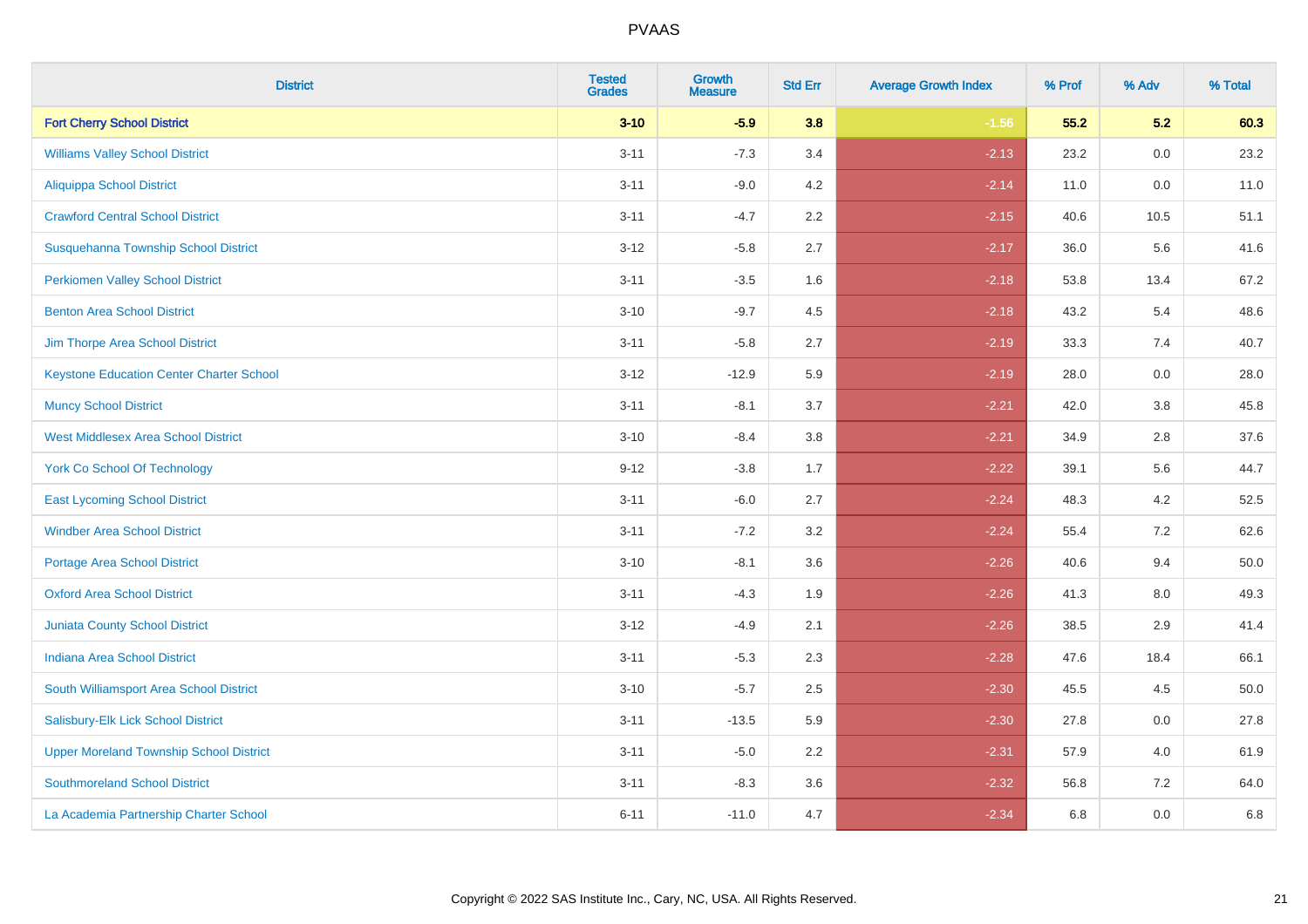| <b>District</b>                               | <b>Tested</b><br><b>Grades</b> | <b>Growth</b><br><b>Measure</b> | <b>Std Err</b> | <b>Average Growth Index</b> | % Prof | % Adv   | % Total |
|-----------------------------------------------|--------------------------------|---------------------------------|----------------|-----------------------------|--------|---------|---------|
| <b>Fort Cherry School District</b>            | $3 - 10$                       | $-5.9$                          | 3.8            | $-1.56$                     | 55.2   | 5.2     | 60.3    |
| Jefferson-Morgan School District              | $3 - 10$                       | $-9.9$                          | 4.2            | $-2.35$                     | 43.8   | $4.2\,$ | 47.9    |
| <b>Freedom Area School District</b>           | $3 - 11$                       | $-7.1$                          | 3.0            | $-2.37$                     | 43.8   | 4.2     | 47.9    |
| <b>Universal Audenried Charter School</b>     | $9 - 11$                       | $-5.8$                          | 2.4            | $-2.40$                     | 14.6   | 0.0     | 14.6    |
| <b>Chartiers-Houston School District</b>      | $3 - 10$                       | $-8.6$                          | 3.5            | $-2.41$                     | 59.7   | 4.5     | 64.2    |
| <b>Farrell Area School District</b>           | $3 - 11$                       | $-10.4$                         | 4.3            | $-2.41$                     | 19.0   | 0.0     | 19.0    |
| <b>Yough School District</b>                  | $3 - 10$                       | $-6.6$                          | 2.7            | $-2.43$                     | 50.8   | 4.0     | 54.8    |
| <b>Innovative Arts Academy Charter School</b> | $6 - 11$                       | $-9.1$                          | 3.7            | $-2.44$                     | 9.5    | 0.0     | 9.5     |
| <b>Mohawk Area School District</b>            | $3 - 11$                       | $-7.5$                          | 3.1            | $-2.45$                     | 49.4   | 11.0    | 60.4    |
| <b>Sugar Valley Rural Charter School</b>      | $3 - 11$                       | $-11.0$                         | 4.5            | $-2.46$                     | 14.9   | 0.0     | 14.9    |
| <b>Keystone Central School District</b>       | $3 - 11$                       | $-5.1$                          | 2.0            | $-2.46$                     | 44.7   | 4.6     | 49.4    |
| <b>Mahanoy Area School District</b>           | $3 - 10$                       | $-9.0$                          | 3.6            | $-2.49$                     | 26.2   | 1.6     | 27.9    |
| <b>North Star School District</b>             | $3 - 11$                       | $-8.7$                          | 3.5            | $-2.51$                     | 47.8   | 6.0     | 53.7    |
| <b>Slippery Rock Area School District</b>     | $3 - 11$                       | $-6.3$                          | 2.5            | $-2.51$                     | 56.2   | 9.5     | 65.7    |
| <b>Blue Mountain School District</b>          | $3 - 10$                       | $-5.8$                          | 2.3            | $-2.56$                     | 46.6   | 8.5     | 55.1    |
| <b>Northwest Area School District</b>         | $3 - 10$                       | $-10.0$                         | 3.8            | $-2.59$                     | 34.6   | 7.3     | 41.8    |
| <b>Coatesville Area School District</b>       | $3 - 11$                       | $-4.4$                          | 1.7            | $-2.62$                     | 36.3   | 4.2     | 40.5    |
| <b>Dunmore School District</b>                | $3 - 11$                       | $-7.7$                          | 2.9            | $-2.62$                     | 34.0   | 7.2     | 41.2    |
| Northern Tioga School District                | $3-12$                         | $-7.5$                          | 2.8            | $-2.64$                     | 54.0   | 1.2     | 55.2    |
| <b>New Castle Area School District</b>        | $3 - 12$                       | $-6.4$                          | 2.4            | $-2.66$                     | 32.5   | 4.3     | 36.8    |
| <b>Pine Grove Area School District</b>        | $3 - 11$                       | $-7.7$                          | 2.9            | $-2.66$                     | 42.3   | 7.7     | 50.0    |
| <b>Harbor Creek School District</b>           | $3 - 11$                       | $-7.1$                          | 2.7            | $-2.67$                     | 48.8   | 15.2    | 64.0    |
| <b>Blairsville-Saltsburg School District</b>  | $3 - 11$                       | $-8.0$                          | 3.0            | $-2.68$                     | 37.3   | 7.0     | 44.3    |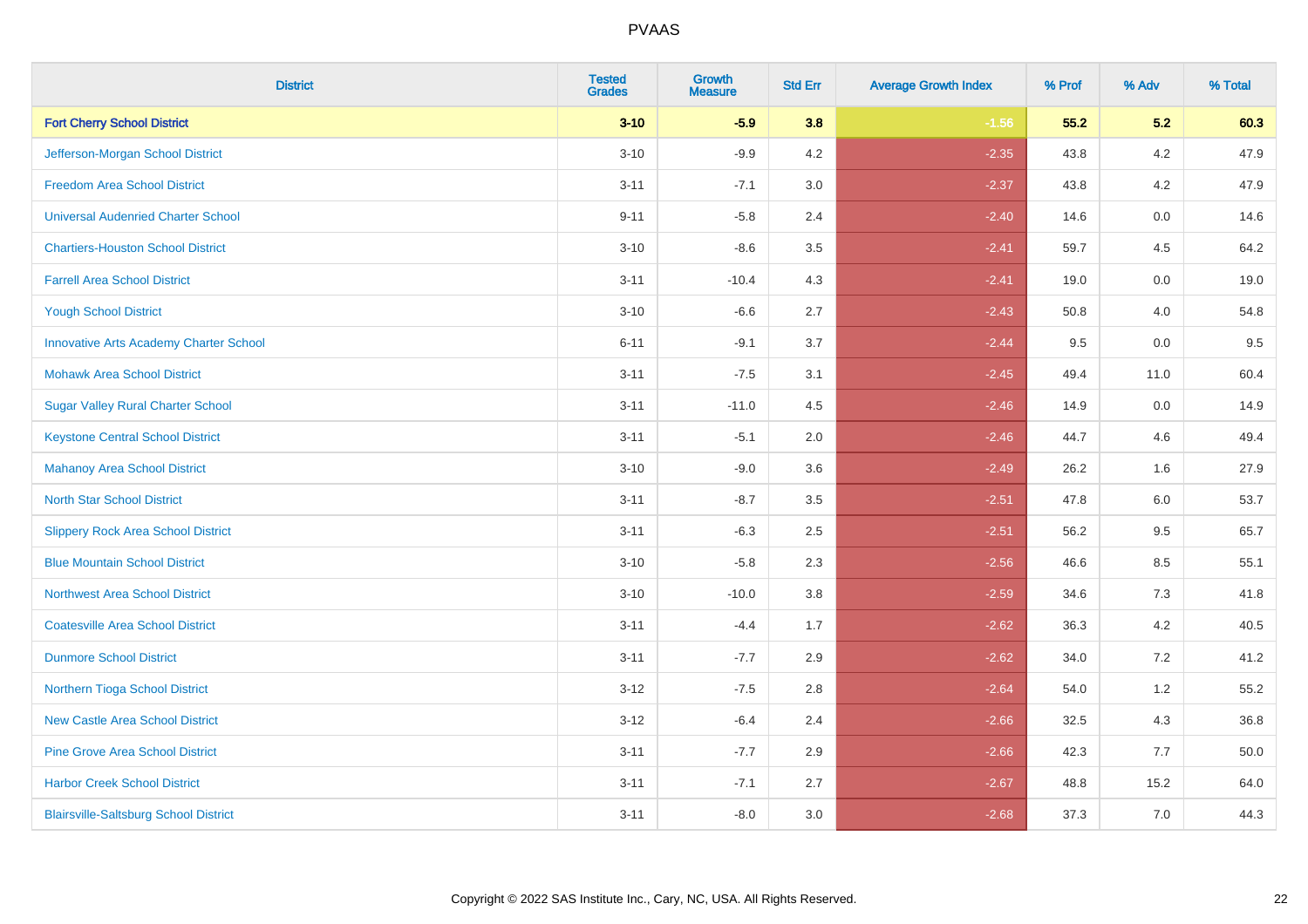| <b>District</b>                             | <b>Tested</b><br><b>Grades</b> | <b>Growth</b><br><b>Measure</b> | <b>Std Err</b> | <b>Average Growth Index</b> | % Prof | % Adv | % Total |
|---------------------------------------------|--------------------------------|---------------------------------|----------------|-----------------------------|--------|-------|---------|
| <b>Fort Cherry School District</b>          | $3 - 10$                       | $-5.9$                          | 3.8            | $-1.56$                     | 55.2   | 5.2   | 60.3    |
| <b>South Allegheny School District</b>      | $3 - 11$                       | $-8.8$                          | 3.2            | $-2.70$                     | 40.5   | 0.0   | 40.5    |
| <b>Quakertown Community School District</b> | $3 - 12$                       | $-4.4$                          | 1.6            | $-2.70$                     | 56.5   | 10.0  | 66.6    |
| <b>Trinity Area School District</b>         | $3 - 11$                       | $-5.4$                          | 2.0            | $-2.71$                     | 48.3   | 11.8  | 60.1    |
| <b>Propel Charter School-Montour</b>        | $3 - 10$                       | $-10.7$                         | 3.9            | $-2.71$                     | 13.7   | 0.0   | 13.7    |
| <b>Forest Hills School District</b>         | $3 - 11$                       | $-7.3$                          | 2.7            | $-2.74$                     | 41.1   | 13.7  | 54.8    |
| <b>Highlands School District</b>            | $3 - 11$                       | $-7.4$                          | 2.7            | $-2.76$                     | 44.4   | 3.7   | 48.2    |
| <b>Redbank Valley School District</b>       | $3 - 11$                       | $-9.5$                          | 3.4            | $-2.77$                     | 31.5   | 4.9   | 36.4    |
| <b>Carlisle Area School District</b>        | $3 - 11$                       | $-5.3$                          | 1.9            | $-2.81$                     | 54.0   | 6.3   | 60.3    |
| <b>Carmichaels Area School District</b>     | $3 - 10$                       | $-9.3$                          | 3.3            | $-2.81$                     | 35.1   | 1.4   | 36.5    |
| Nazareth Area School District               | $3 - 11$                       | $-4.7$                          | 1.7            | $-2.82$                     | 59.2   | 9.9   | 69.0    |
| <b>Northern Potter School District</b>      | $3 - 12$                       | $-13.1$                         | 4.6            | $-2.84$                     | 37.5   | 0.0   | 37.5    |
| <b>Propel Charter School-Homestead</b>      | $3 - 11$                       | $-11.7$                         | 4.1            | $-2.84$                     | 15.9   | 0.0   | 15.9    |
| <b>Union City Area School District</b>      | $3-12$                         | $-10.2$                         | 3.6            | $-2.87$                     | 42.9   | 3.2   | 46.0    |
| <b>Rochester Area School District</b>       | $3 - 11$                       | $-13.2$                         | 4.6            | $-2.89$                     | 19.5   | 1.3   | 20.8    |
| <b>Conneaut School District</b>             | $3 - 12$                       | $-7.5$                          | 2.6            | $-2.91$                     | 38.4   | 7.4   | 45.8    |
| <b>Easton Area School District</b>          | $3 - 12$                       | $-4.1$                          | 1.4            | $-2.91$                     | 39.9   | 4.0   | 43.9    |
| <b>Penn Hills School District</b>           | $3 - 11$                       | $-7.6$                          | 2.6            | $-2.94$                     | 33.1   | 0.7   | 33.8    |
| <b>North East School District</b>           | $3 - 11$                       | $-9.3$                          | 3.1            | $-3.02$                     | 62.6   | 14.4  | 77.0    |
| <b>Pittsburgh School District</b>           | $3 - 11$                       | $-3.3$                          | 1.1            | $-3.04$                     | 33.9   | 8.2   | 42.1    |
| Philadelphia Academy Charter School         | $3 - 11$                       | $-8.9$                          | 2.9            | $-3.04$                     | 50.5   | 2.9   | 53.4    |
| <b>Palisades School District</b>            | $3 - 11$                       | $-8.7$                          | 2.8            | $-3.06$                     | 53.8   | 6.7   | 60.5    |
| <b>Dubois Area School District</b>          | $3 - 11$                       | $-6.2$                          | 2.0            | $-3.07$                     | 50.9   | 13.4  | 64.3    |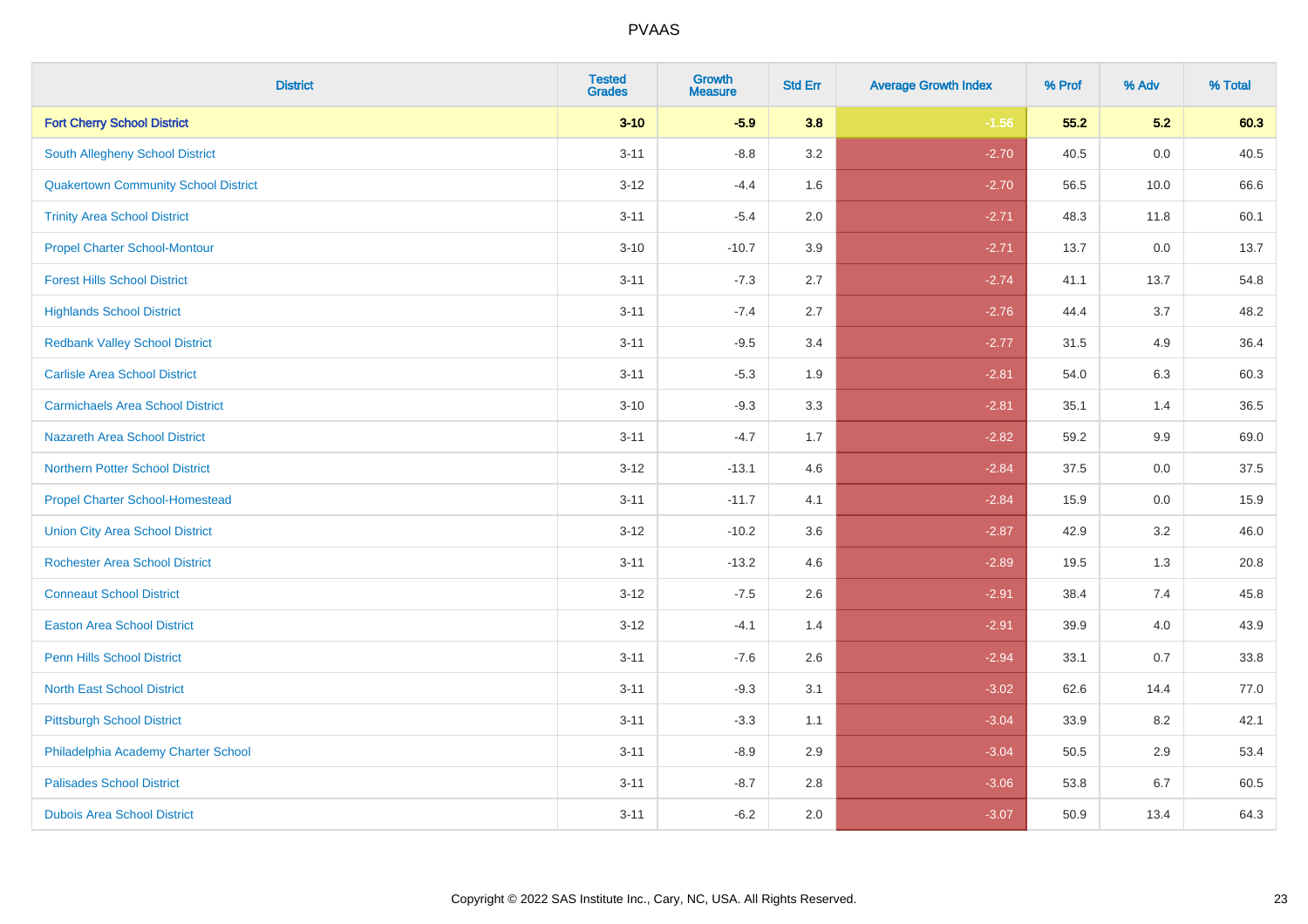| <b>District</b>                               | <b>Tested</b><br><b>Grades</b> | <b>Growth</b><br><b>Measure</b> | <b>Std Err</b> | <b>Average Growth Index</b> | % Prof | % Adv   | % Total |
|-----------------------------------------------|--------------------------------|---------------------------------|----------------|-----------------------------|--------|---------|---------|
| <b>Fort Cherry School District</b>            | $3 - 10$                       | $-5.9$                          | 3.8            | $-1.56$                     | 55.2   | 5.2     | 60.3    |
| <b>Wallenpaupack Area School District</b>     | $3 - 11$                       | $-7.1$                          | 2.3            | $-3.09$                     | 40.8   | 2.4     | 43.1    |
| <b>Boyertown Area School District</b>         | $3 - 11$                       | $-4.7$                          | 1.5            | $-3.17$                     | 55.2   | 11.3    | 66.5    |
| <b>Waynesboro Area School District</b>        | $3 - 12$                       | $-6.1$                          | 1.9            | $-3.20$                     | 50.0   | 6.8     | 56.8    |
| <b>Tamaqua Area School District</b>           | $3 - 12$                       | $-8.2$                          | 2.5            | $-3.24$                     | 44.5   | 1.9     | 46.4    |
| Maritime Academy Charter School               | $3 - 10$                       | $-11.4$                         | 3.5            | $-3.29$                     | 15.2   | 0.0     | 15.2    |
| <b>Neshannock Township School District</b>    | $3 - 10$                       | $-9.7$                          | 2.9            | $-3.34$                     | 62.4   | 5.6     | 67.9    |
| <b>Steelton-Highspire School District</b>     | $3 - 11$                       | $-11.8$                         | 3.5            | $-3.40$                     | 14.5   | 0.0     | 14.5    |
| <b>Elizabeth Forward School District</b>      | $3 - 11$                       | $-8.4$                          | 2.4            | $-3.41$                     | 51.7   | 4.0     | 55.7    |
| <b>Interboro School District</b>              | $3 - 12$                       | $-7.3$                          | 2.1            | $-3.43$                     | 46.6   | 4.8     | 51.4    |
| <b>Williamsburg Community School District</b> | $3 - 11$                       | $-14.3$                         | 4.1            | $-3.48$                     | 28.3   | 0.0     | 28.3    |
| <b>Penn-Delco School District</b>             | $3 - 11$                       | $-6.8$                          | 1.9            | $-3.51$                     | 46.6   | 3.2     | 49.8    |
| <b>Milton Area School District</b>            | $3 - 11$                       | $-8.7$                          | 2.5            | $-3.52$                     | 45.4   | 6.9     | 52.3    |
| <b>Moniteau School District</b>               | $3 - 11$                       | $-11.8$                         | 3.3            | $-3.56$                     | 50.0   | 6.3     | 56.3    |
| <b>Clearfield Area School District</b>        | $3 - 10$                       | $-9.4$                          | 2.6            | $-3.56$                     | 43.0   | 3.1     | 46.1    |
| <b>Ridgway Area School District</b>           | $3 - 11$                       | $-14.5$                         | 4.1            | $-3.56$                     | 49.0   | $9.8\,$ | 58.8    |
| <b>Berwick Area School District</b>           | $3 - 11$                       | $-9.3$                          | 2.6            | $-3.59$                     | 42.1   | 5.5     | 47.6    |
| Johnsonburg Area School District              | $3 - 11$                       | $-14.1$                         | 3.9            | $-3.62$                     | 54.0   | 4.6     | 58.6    |
| Propel Charter School - Braddock Hills        | $3 - 11$                       | $-13.6$                         | 3.6            | $-3.81$                     | 9.7    | 1.6     | 11.3    |
| Northern Lehigh School District               | $3 - 12$                       | $-10.4$                         | 2.7            | $-3.82$                     | 28.0   | 9.3     | 37.3    |
| <b>Bradford Area School District</b>          | $3 - 12$                       | $-9.3$                          | 2.4            | $-3.87$                     | 45.8   | 8.3     | 54.2    |
| <b>Marion Center Area School District</b>     | $3 - 10$                       | $-12.0$                         | 3.1            | $-3.87$                     | 33.7   | 1.1     | 34.8    |
| <b>Minersville Area School District</b>       | $3 - 11$                       | $-14.4$                         | 3.7            | $-3.90$                     | 39.3   | 3.3     | 42.6    |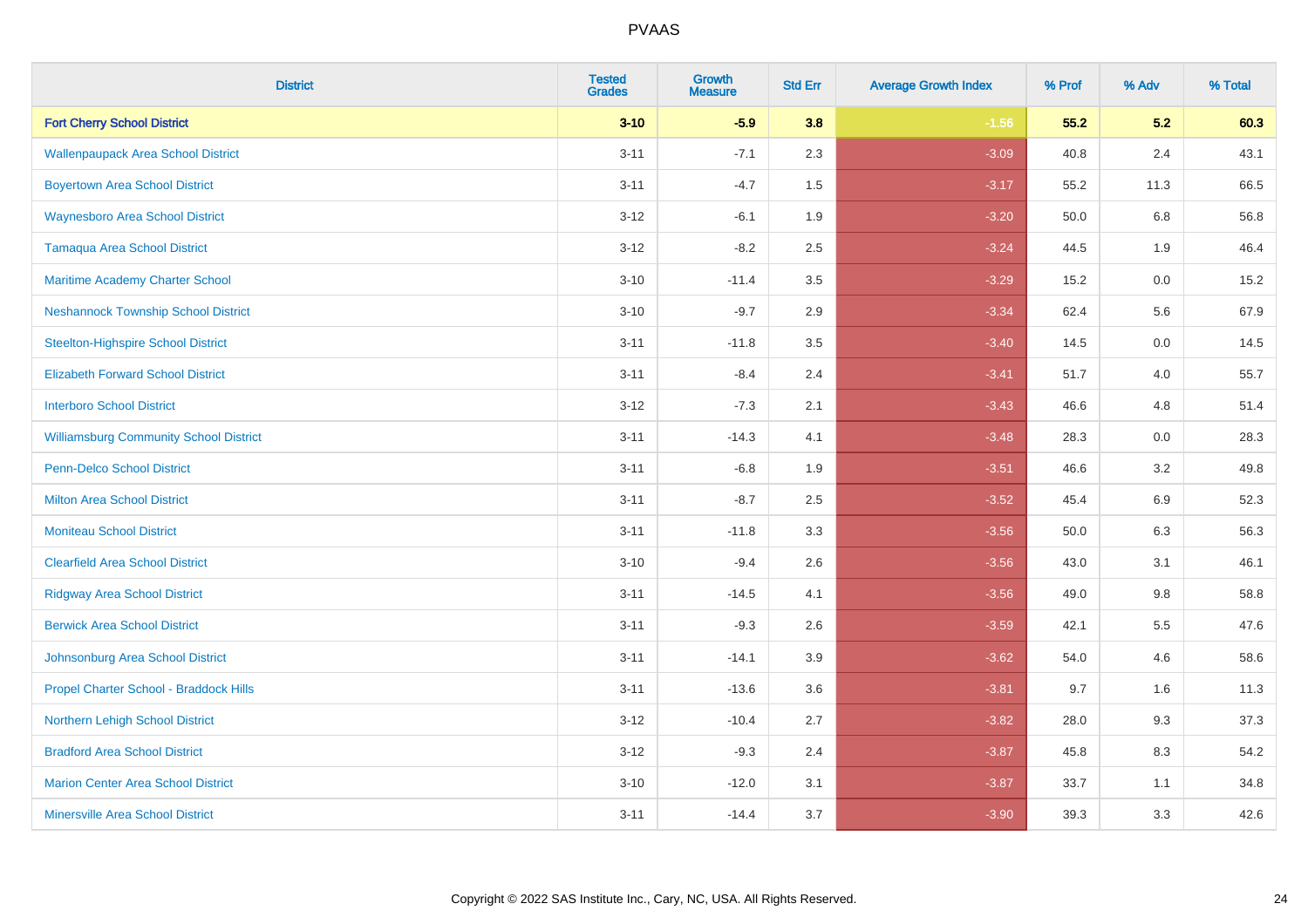| <b>District</b>                                | <b>Tested</b><br><b>Grades</b> | Growth<br><b>Measure</b> | <b>Std Err</b> | <b>Average Growth Index</b> | % Prof | % Adv   | % Total |
|------------------------------------------------|--------------------------------|--------------------------|----------------|-----------------------------|--------|---------|---------|
| <b>Fort Cherry School District</b>             | $3 - 10$                       | $-5.9$                   | 3.8            | $-1.56$                     | 55.2   | 5.2     | 60.3    |
| Southern Huntingdon County School District     | $3 - 11$                       | $-12.9$                  | 3.2            | $-3.98$                     | 32.5   | 2.5     | 35.0    |
| <b>Big Spring School District</b>              | $3 - 11$                       | $-9.8$                   | 2.4            | $-4.00$                     | 38.6   | 8.9     | 47.5    |
| Catasauqua Area School District                | $3 - 12$                       | $-12.1$                  | 3.0            | $-4.00$                     | 36.8   | $7.6\,$ | 44.3    |
| <b>Avonworth School District</b>               | $3 - 10$                       | $-12.6$                  | 3.1            | $-4.01$                     | 59.8   | 4.6     | 64.4    |
| <b>Wellsboro Area School District</b>          | $3 - 11$                       | $-12.4$                  | 3.0            | $-4.11$                     | 49.2   | 11.9    | 61.1    |
| Columbia-Montour AVTS                          | $9 - 10$                       | $-12.5$                  | 3.0            | $-4.16$                     | 22.3   | 0.6     | 22.9    |
| Jefferson County-Dubois AVTS                   | $9 - 11$                       | $-16.2$                  | 3.9            | $-4.16$                     | 23.0   | 0.0     | 23.0    |
| <b>West Mifflin Area School District</b>       | $3 - 12$                       | $-12.3$                  | 2.9            | $-4.22$                     | 39.7   | 10.3    | 50.0    |
| <b>South Park School District</b>              | $3 - 11$                       | $-11.3$                  | 2.7            | $-4.23$                     | 53.5   | 13.7    | 67.3    |
| Southern Tioga School District                 | $3 - 11$                       | $-11.5$                  | 2.7            | $-4.25$                     | 47.8   | 6.4     | 54.3    |
| <b>Butler Area School District</b>             | $3 - 11$                       | $-6.5$                   | 1.5            | $-4.26$                     | 42.5   | 9.4     | 51.9    |
| Lampeter-Strasburg School District             | $3 - 12$                       | $-8.6$                   | 2.0            | $-4.33$                     | 55.1   | 9.8     | 64.8    |
| <b>Annville-Cleona School District</b>         | $3 - 12$                       | $-12.1$                  | 2.7            | $-4.46$                     | 34.9   | $7.8\,$ | 42.6    |
| <b>Penns Manor Area School District</b>        | $3 - 12$                       | $-17.0$                  | 3.7            | $-4.52$                     | 29.7   | 3.1     | 32.8    |
| <b>Riverside Beaver County School District</b> | $3 - 11$                       | $-14.0$                  | 3.0            | $-4.64$                     | 49.4   | 8.8     | 58.2    |
| <b>Frazier School District</b>                 | $3 - 11$                       | $-17.2$                  | 3.7            | $-4.70$                     | 37.1   | 1.6     | 38.7    |
| <b>Tulpehocken Area School District</b>        | $3 - 12$                       | $-13.7$                  | 2.8            | $-4.81$                     | 36.7   | 2.8     | 39.4    |
| <b>Tacony Academy Charter School</b>           | $3 - 11$                       | $-14.7$                  | 3.0            | $-4.82$                     | 22.4   | 1.8     | 24.1    |
| <b>Bucks County Technical High School</b>      | $9 - 10$                       | $-12.0$                  | 2.5            | $-4.84$                     | 35.9   | 3.2     | 39.2    |
| Schuylkill Haven Area School District          | $3 - 11$                       | $-15.3$                  | 3.1            | $-4.87$                     | 49.7   | 2.4     | 52.1    |
| Southern Columbia Area School District         | $3 - 11$                       | $-14.6$                  | 3.0            | $-4.92$                     | 55.0   | 4.0     | 59.0    |
| <b>Titusville Area School District</b>         | $3 - 11$                       | $-13.2$                  | 2.6            | $-4.99$                     | 43.2   | 4.8     | 48.0    |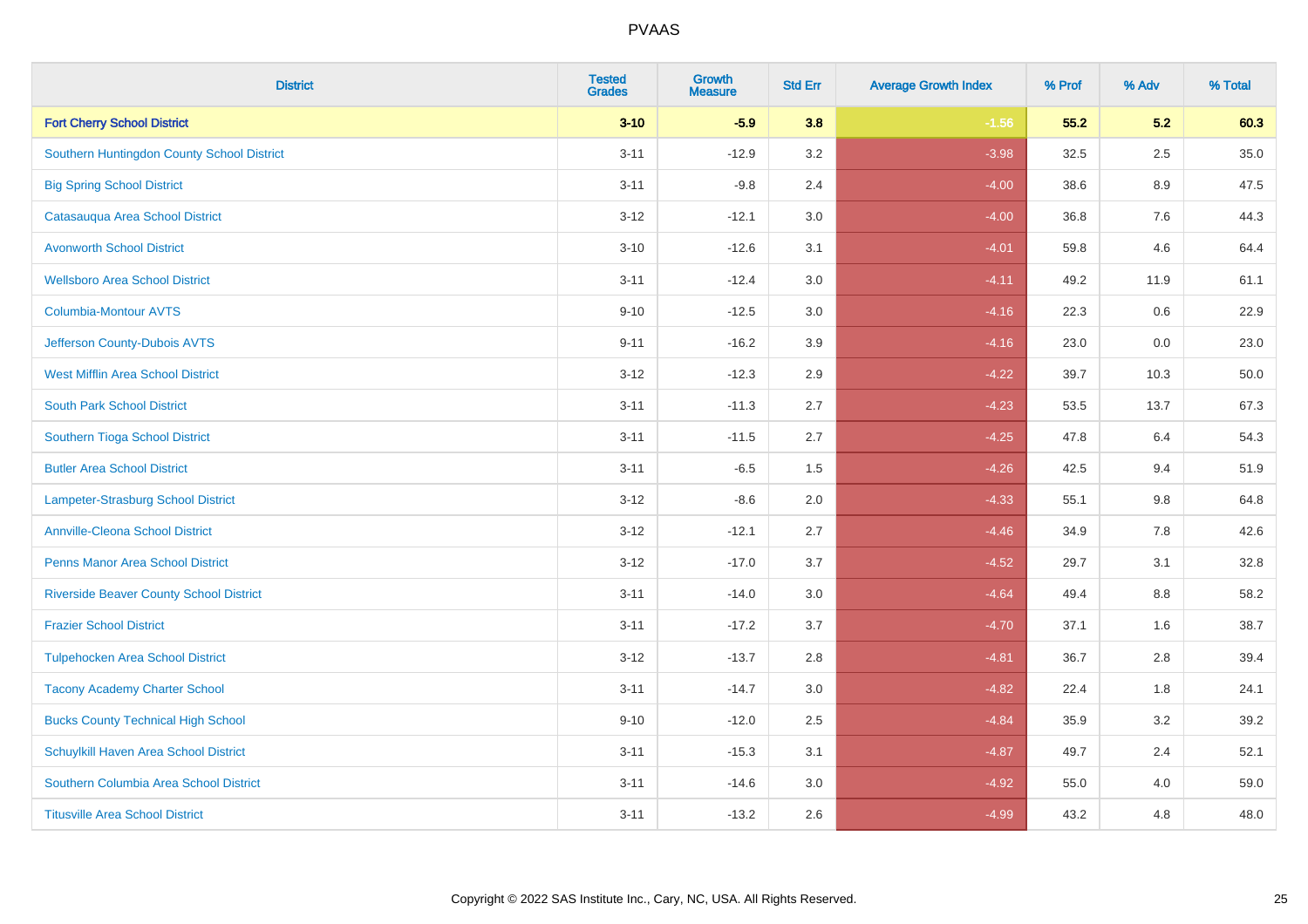| <b>District</b>                              | <b>Tested</b><br><b>Grades</b> | <b>Growth</b><br><b>Measure</b> | <b>Std Err</b> | <b>Average Growth Index</b> | % Prof | % Adv | % Total |
|----------------------------------------------|--------------------------------|---------------------------------|----------------|-----------------------------|--------|-------|---------|
| <b>Fort Cherry School District</b>           | $3 - 10$                       | $-5.9$                          | 3.8            | $-1.56$                     | 55.2   | 5.2   | 60.3    |
| <b>Plum Borough School District</b>          | $3 - 11$                       | $-11.3$                         | 2.2            | $-5.19$                     | 51.1   | 9.0   | 60.1    |
| <b>Mastery Charter School - Gratz Campus</b> | $7 - 10$                       | $-23.9$                         | 4.5            | $-5.29$                     | 2.9    | 0.0   | 2.9     |
| <b>Southern Fulton School District</b>       | $3 - 11$                       | $-23.7$                         | 4.4            | $-5.37$                     | 34.2   | 10.5  | 44.7    |
| <b>Exeter Township School District</b>       | $3 - 11$                       | $-10.4$                         | 1.9            | $-5.44$                     | 50.6   | 2.7   | 53.3    |
| <b>Solanco School District</b>               | $3 - 11$                       | $-11.0$                         | 2.0            | $-5.55$                     | 41.6   | 4.5   | 46.1    |
| <b>Springfield Township School District</b>  | $3 - 11$                       | $-18.9$                         | 3.2            | $-5.88$                     | 62.6   | 3.6   | 66.3    |
| <b>Abington School District</b>              | $3 - 10$                       | $-11.5$                         | 1.9            | $-6.00$                     | 56.2   | 11.6  | 67.8    |
| <b>Ringgold School District</b>              | $3 - 11$                       | $-14.7$                         | 2.4            | $-6.04$                     | 41.5   | 7.9   | 49.4    |
| <b>Lawrence County CTC</b>                   | $10 - 11$                      | $-21.7$                         | 3.6            | $-6.05$                     | 19.8   | 0.0   | 19.8    |
| Lackawanna Trail School District             | $3 - 10$                       | $-21.7$                         | 3.5            | $-6.20$                     | 38.5   | 1.5   | 40.0    |
| Mifflinburg Area School District             | $3 - 11$                       | $-15.8$                         | 2.5            | $-6.30$                     | 42.4   | 4.0   | 46.4    |
| <b>Curwensville Area School District</b>     | $3 - 11$                       | $-27.9$                         | 4.1            | $-6.72$                     | 42.5   | 4.1   | 46.6    |
| <b>Bristol Township School District</b>      | $3 - 11$                       | $-13.9$                         | 2.0            | $-7.05$                     | 31.0   | 3.7   | 34.7    |
| <b>Northwestern School District</b>          | $3 - 11$                       | $-24.9$                         | 3.5            | $-7.13$                     | 42.6   | 2.9   | 45.6    |
| <b>Chambersburg Area School District</b>     | $3 - 11$                       | $-9.5$                          | 1.3            | $-7.20$                     | 42.7   | 8.6   | 51.4    |
| Philipsburg-Osceola Area School District     | $3 - 11$                       | $-24.8$                         | 3.3            | $-7.43$                     | 19.7   | 2.6   | 22.4    |
| <b>Hatboro-Horsham School District</b>       | $3 - 11$                       | $-12.8$                         | 1.7            | $-7.47$                     | 45.6   | 7.2   | 52.8    |
| <b>Owen J Roberts School District</b>        | $3 - 11$                       | $-12.3$                         | 1.6            | $-7.61$                     | 57.0   | 11.9  | 69.0    |
| <b>Norristown Area School District</b>       | $3 - 12$                       | $-12.8$                         | 1.6            | $-7.98$                     | 23.5   | 2.3   | 25.7    |
| <b>West Side CTC</b>                         | $9 - 10$                       | $-37.4$                         | 4.3            | $-8.64$                     | 8.8    | 0.0   | 8.8     |
| <b>Shikellamy School District</b>            | $3 - 10$                       | $-22.3$                         | 2.5            | $-8.92$                     | 33.3   | 6.1   | 39.5    |
| <b>Erie City School District</b>             | $3 - 12$                       | $-14.5$                         | 1.6            | $-9.26$                     | 25.4   | 3.0   | 28.4    |